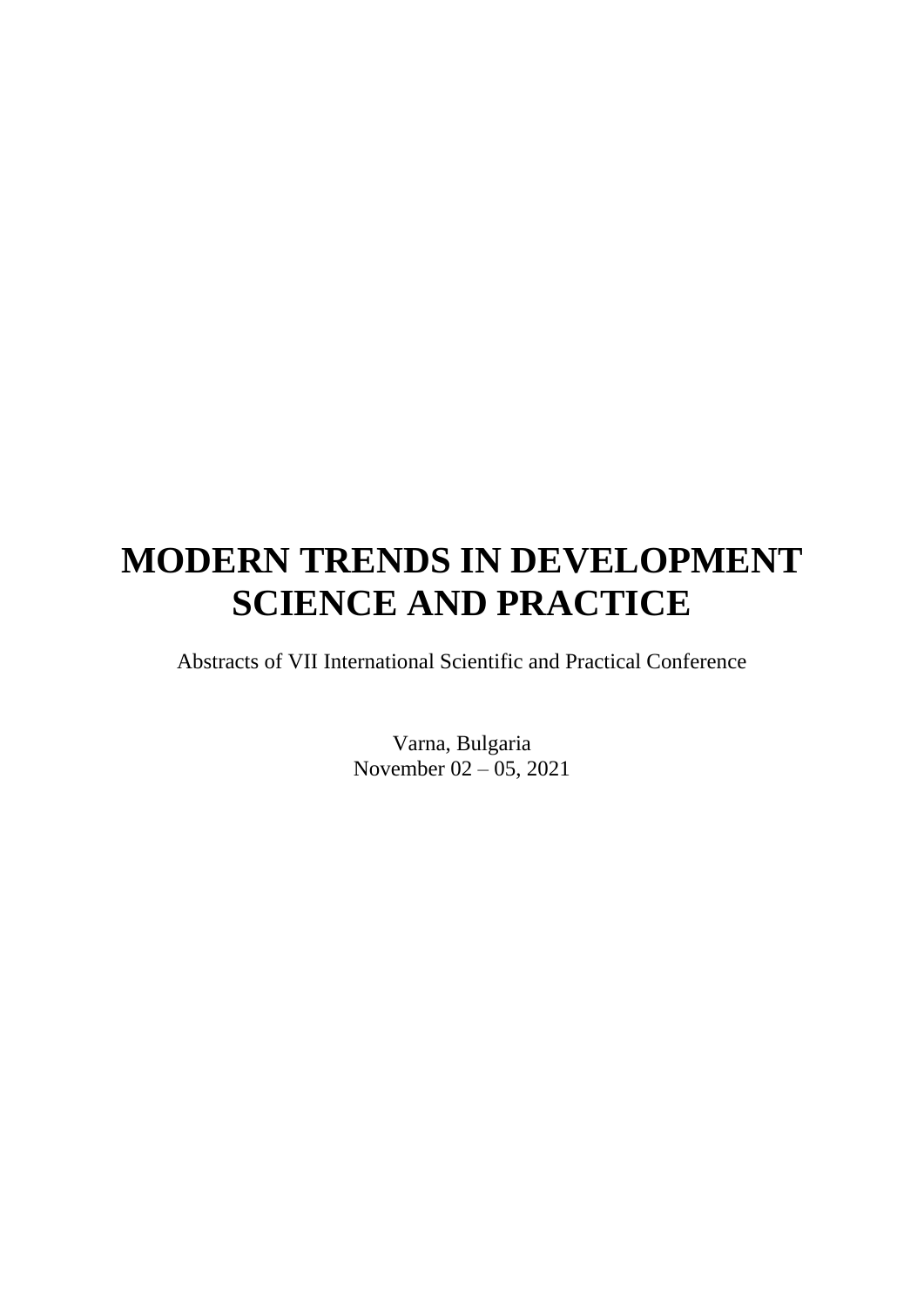#### MODERN TRENDS IN DEVELOPMENT SCIENCE AND PRACTICE

# Library of Congress Cataloging-in-Publication Data

### UDC 01.1

The VII International Science Conference «Modern trends in development science and practice», November 02 – 05, 2021, Varna, Bulgaria. 619 p.

#### ISBN - 978-1-68564-516-8 DOI - 10.46299/ISG.2021.II.VII

## EDITORIAL BOARD

|                       | Professor of the Department of Criminal Law and Criminology           |
|-----------------------|-----------------------------------------------------------------------|
| Pluzhnik Elena        | Odessa State University of Internal Affairs Candidate of Law,         |
|                       | <b>Associate Professor</b>                                            |
|                       | Scientific and Research Institute of Providing Legal Framework for    |
| Liubchych Anna        | the Innovative Development National Academy of Law Sciences of        |
|                       | Ukraine, Kharkiv, Ukraine, Scientific secretary of Institute          |
|                       | of<br>Accounting<br>Auditing<br>Kharkiv<br>and<br>Department          |
| Liudmyla Polyvana     | National Technical University of Agriculture named after Petr         |
|                       | Vasilenko, Ukraine                                                    |
|                       | Sciences,<br>of Economic<br>Candidate<br>Associate<br>Professor<br>of |
| Mushenyk Iryna        | Mathematical Disciplines, Informatics and Modeling. Podolsk State     |
|                       | <b>Agrarian Technical University</b>                                  |
| Oleksandra Kovalevska | Affairs<br>University<br>of<br>Internal<br>Dnipropetrovsk<br>State    |
|                       | Dnipro, Ukraine                                                       |
| Prudka Liudmyla       | Odessa State University of Internal Affairs,                          |
|                       | Associate Professor of Criminology and Psychology Department          |
| Slabkyi Hennadii      | Doctor of Medical Sciences, Head of the Department of Health          |
|                       | Sciences, Uzhhorod National University.                               |
|                       | Ph.D. in Machine Friction and Wear (Tribology), Associate Professor   |
|                       | of Department of Tractors and Agricultural Machines, Maintenance      |
| Marchenko Dmytro      | and Servicing, Lecturer, Deputy dean on academic affairs of           |
|                       | Engineering and Energy Faculty of Mykolayiv National Agrarian         |
|                       | University (MNAU), Mykolayiv, Ukraine                                 |
| Harchenko Roman       | Candidate of Technical Sciences, specialty 05.22.20 - operation and   |
|                       | repair of vehicles.                                                   |
| Belei Svitlana        | specialty:<br>08.00.04<br>Ph.D.<br>(Economics),<br>"Economics"<br>and |
|                       | management of enterprises (by type of economic activity)"             |
| Lidiya Parashchuk     | PhD in specialty 05.17.11 "Technology of refractory non-metallic      |
|                       | materials"                                                            |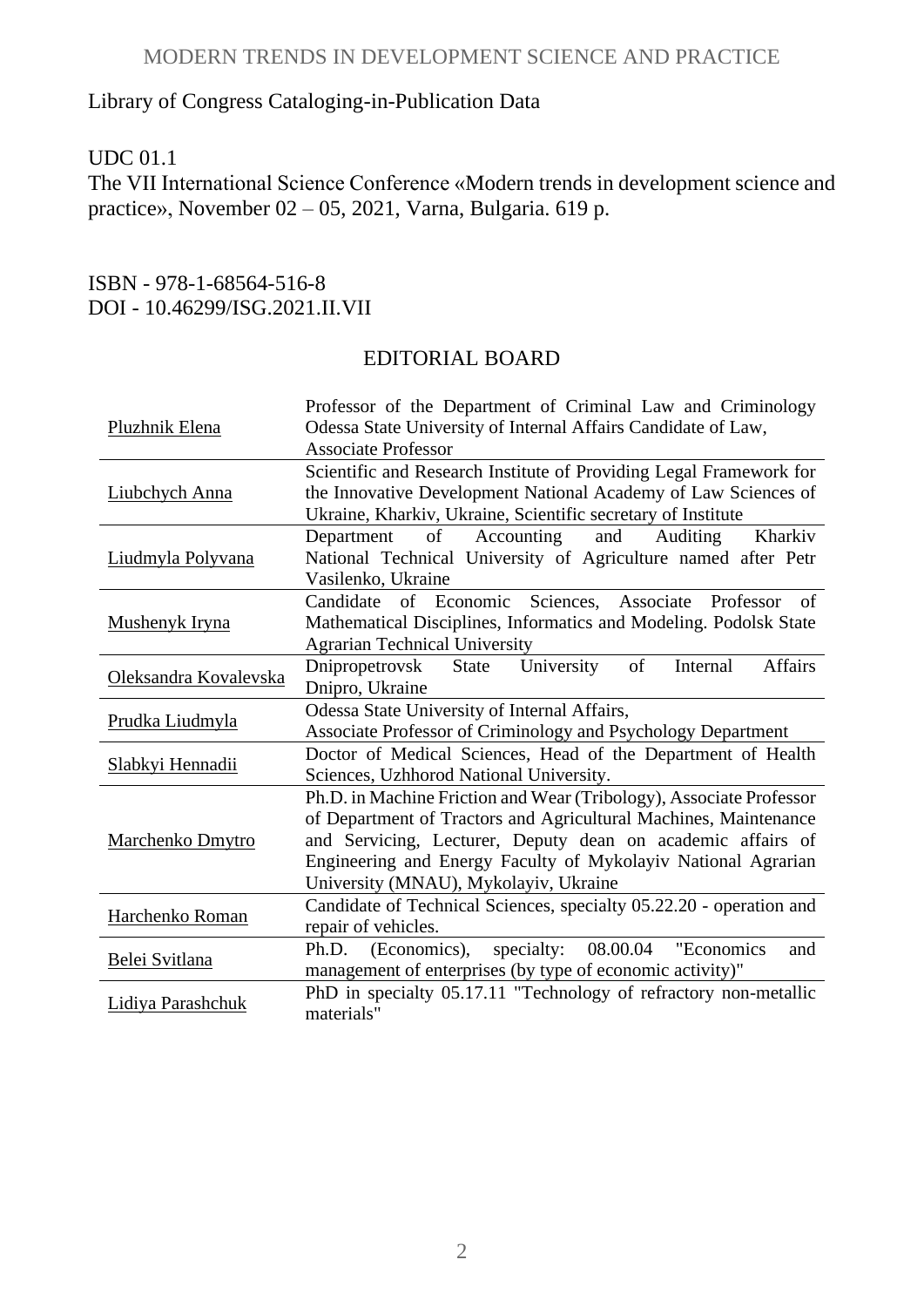# TABLE OF CONTENTS

| <b>AGRICULTURAL SCIENCES</b> |                                                                                                                                 |    |
|------------------------------|---------------------------------------------------------------------------------------------------------------------------------|----|
| 1.                           | Бутенко А.О., Волошко С.А., Баранік Д.А., Стоцький А.В.                                                                         | 19 |
|                              | СУЧАСНІ СПОСОБИ ХІМІЧНОГО КОНСЕРВУВАННЯ<br>КОРМІВ ТА ЇХ ЕФЕКТИВНІСТЬ                                                            |    |
| 2.                           | Котельницкая А.Н., Тимощук Т.Н., Тишковский В.В.,<br>Лисюк В.В.                                                                 | 23 |
|                              | ЭФФЕКТИВНОСТЬ ИНОКУЛЯЦИИ СЕМЯН ЛЮПИНА<br>УЗКОЛИСТНОГО В УСЛОВИЯХ ПОЛЕСЬЯ                                                        |    |
| 3.                           | Крижанівський В.Г.                                                                                                              | 29 |
|                              | ФОРМУВАННЯ НАСІННЄВОЇ ПРОДУКТИВНОСТІ ТА<br>ПОСІВНИХ ЯКОСТЕЙ НАСІННЯ ПШЕНИЦІ ОЗИМОЇ В<br>УМОВАХ ПРАВОБЕРЕЖНОГО ЛІСОСТЕПУ УКРАЇНИ |    |
| 4.                           | Троцька С.С., Карпенко М.М., Іваниця А.О., Ткаченко В.О.                                                                        | 33 |
|                              | ПРИНЦИПИ ФОРМУВАННЯ ГАЗОННИХ ТРАВОСТОЇВ ТА ЇХ<br>СКЛАД                                                                          |    |
| 5.                           | Федючка Е.Н., Саюк А.А.                                                                                                         | 38 |
|                              | СОСТОЯНИЕ И ПЕРСПЕКТИВЫ ВЫРАЩИВАНИЯ СПАРЖИ В<br><b>УКРАИНЕ</b>                                                                  |    |
|                              | ARCHITECTURE, CONSTRUCTION                                                                                                      |    |
| 6.                           | Berezovetska I.                                                                                                                 | 41 |
|                              | <b>LOCATION OF MANOR HOUSES IN THE URBAN STRUCTURE</b><br>OF LVIV OF THE SECESSION PERIOD                                       |    |
| 7.                           | Skorokhodova A., Shkurotianova M.                                                                                               | 44 |
|                              | ВУЛИЧНІ МЕБЛІ ТА СУЧАСНІ ТЕНДЕНЦІЇ РОЗВИТКУ<br>МІСЬКОГО СЕРЕДОВИЩА                                                              |    |
| 8.                           | Криворучко Н.І., Алалі Т.                                                                                                       | 48 |
|                              | ПРОБЛЕМНІ АСПЕКТИ ФОРМУВАННЯ<br>ПОЛІФУНКЦІОНАЛЬНИХ ЦЕНТРІВ                                                                      |    |
| 9.                           | Олексієнко А., Бондаренко В.                                                                                                    | 52 |
|                              | ПРОЄКТУВАННЯ ТУРИСТИЧНИХ ЕКО-ОБЄКТІВ В СИСТЕМІ<br>ЗБЕРЕЖЕННЯ НАРОДНИХ ТРАДИЦІЙ В АРХІТЕКТУРІ ТА<br>ДИЗАЙНІ                      |    |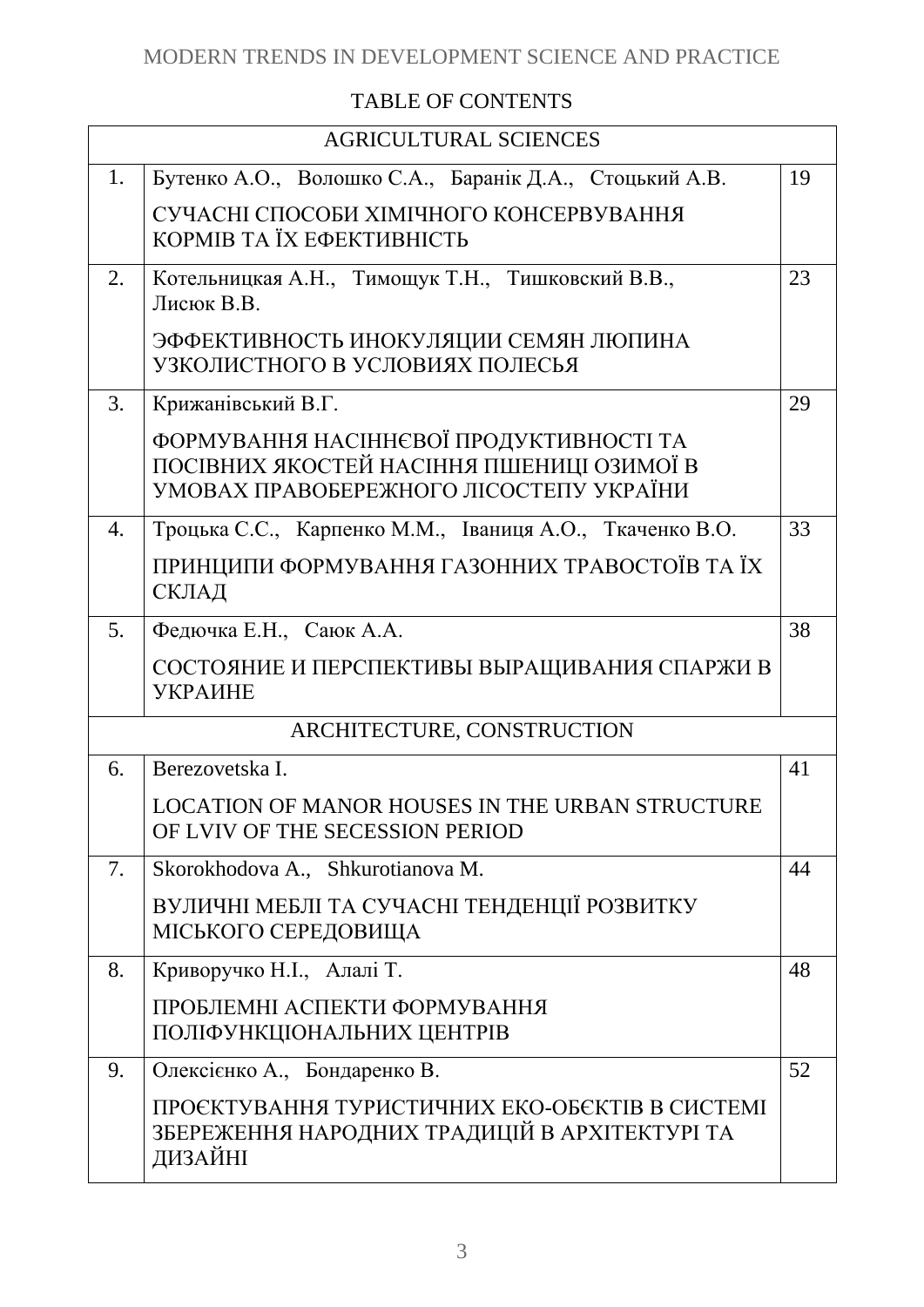| <b>BIOLOGICAL SCIENCES</b> |                                                                                                                                |    |
|----------------------------|--------------------------------------------------------------------------------------------------------------------------------|----|
| 10.                        | Yorkina N., Cherniak Y.                                                                                                        | 61 |
|                            | REGIONAL AND SOCIO-ETHICAL ASPECTS OF ECOLOGICAL<br>MONITORING OF AEROTECHNOGENIC POLLUTION OF THE<br><b>CITY OF MELITOPOL</b> |    |
| 11.                        | Каськів М.В.                                                                                                                   | 64 |
|                            | КОНТАМІНАНТИ І БЕЗПЕКА ХАРЧОВИХ ПРОДУКТІВ                                                                                      |    |
|                            | <b>CHEMICAL SCIENCES</b>                                                                                                       |    |
| 12.                        | Мұхамбетәлиева З., Муканова Р.                                                                                                 | 71 |
|                            | ХИМИЯНЫ ОҚЫТУДА ИННОВАЦИЯЛЫҚ<br>ТЕХНОЛОГИЯЛАРДЫ ҚОЛДАНУ                                                                        |    |
| 13.                        | Хавдыл Ж., Муканова Р.Ж.                                                                                                       | 76 |
|                            | ЖЕКЕ ТҰЛҒАҒА БАҒЫТТАЛҒАН ОҚЫТУ<br>ТЕХНОЛОГИЯЛАРЫ                                                                               |    |
|                            | <b>CULTUROLOGY</b>                                                                                                             |    |
| 14.                        | Костюк І.В.                                                                                                                    | 80 |
|                            | ПОДОРОЖ МІФОЛОГІЧНОГО ГЕРОЯ У КОНТЕКСТІ ТЕОРІЇ<br>ПСИХОАНАЛІЗУ                                                                 |    |
| <b>ECONOMIC SCIENCES</b>   |                                                                                                                                |    |
| 15.                        | Алиев У.Ж., Сатбаева А.Ж.                                                                                                      | 85 |
|                            | ОСОБЕННОСТИ РАЗВИТИЯ ОБРАБАТЫВАЮЩЕЙ<br>ПРОМЫШЛЕННОСТИ КАЗАХСТАНА НА ПРИМЕРЕ РЫНКА<br>МАШИНОСТРОЕНИЯ                            |    |
| 16.                        | Бугай Н.О., Мірко I.О.                                                                                                         | 87 |
|                            | ОРГАНІЗАЦІЙНО-МЕТОДИЧНІ ПІДХОДИ АУДИТУ<br>ОПЕРАЦІЙ З ОБЛІКУ ГРОШОВИХ КОШТІВ                                                    |    |
| 17.                        | Габрись Ю.О.                                                                                                                   | 90 |
|                            | ЕТИМОЛОГІЯ ПОНЯТТЯ «КОНКУРЕНТОСПРОМОЖНІСТЬ<br><b>ПІДПРИЄМСТВА»</b>                                                             |    |
| 18.                        | Горяча О., Олійник Б.                                                                                                          | 92 |
|                            | СУТНІСТЬ ТА ІНФРАСТРУКТУРА ІНВЕСТИЦІЙНОГО РИНКУ                                                                                |    |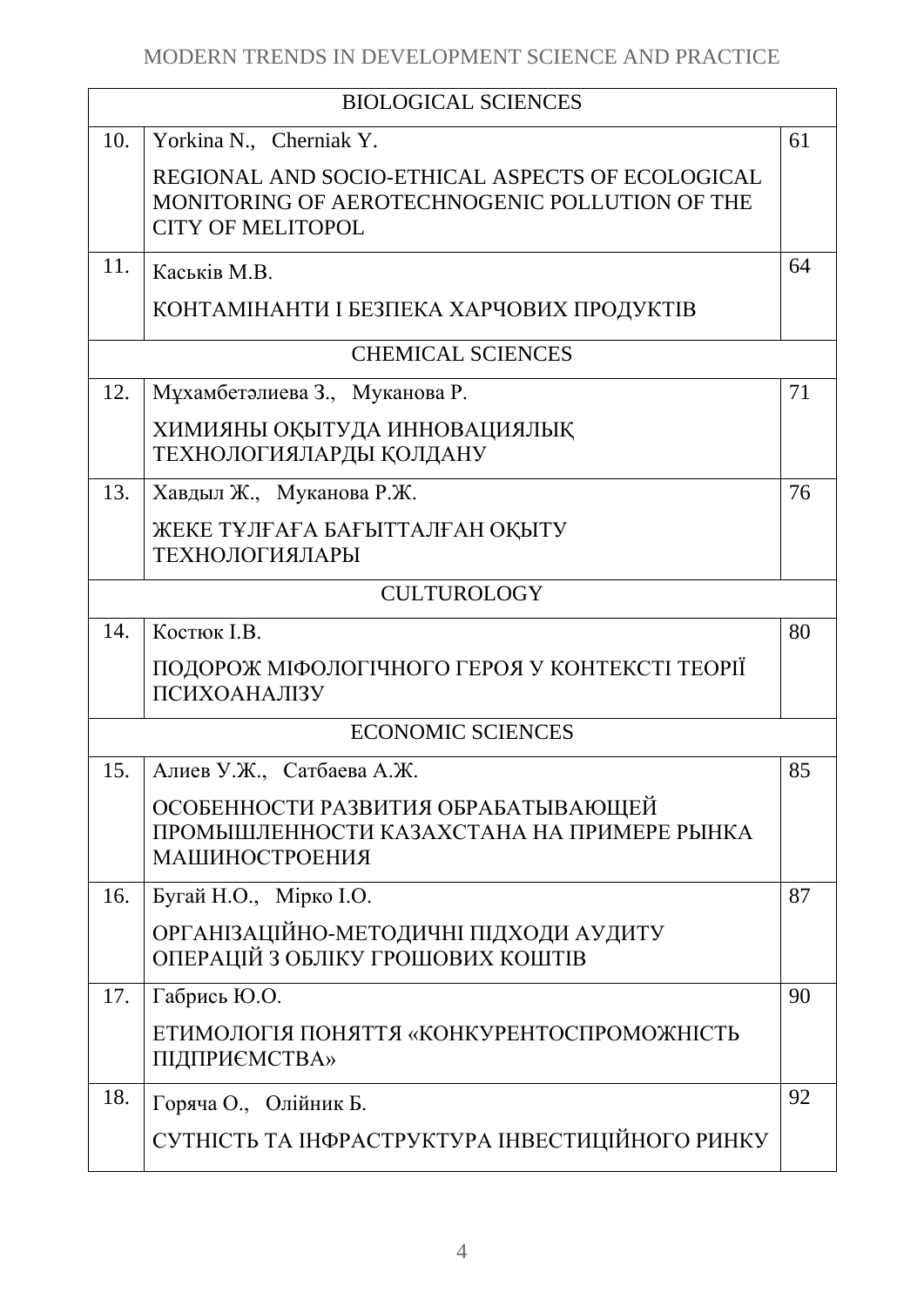| 95                                             |
|------------------------------------------------|
|                                                |
|                                                |
|                                                |
| 98                                             |
|                                                |
|                                                |
|                                                |
| 104                                            |
| ГЛОБАЛІЗАЦІЙНИЙ ПІДХІД ДО ВИЗНАЧЕННЯ ТЕНДЕНЦІЙ |
|                                                |
| 109                                            |
|                                                |
|                                                |
| 114                                            |
|                                                |
|                                                |
| 116                                            |
|                                                |
|                                                |
|                                                |
|                                                |
|                                                |
| 120                                            |
|                                                |
|                                                |
|                                                |
| 127                                            |
|                                                |
|                                                |
|                                                |
|                                                |
| 130                                            |
|                                                |
|                                                |
|                                                |
|                                                |
|                                                |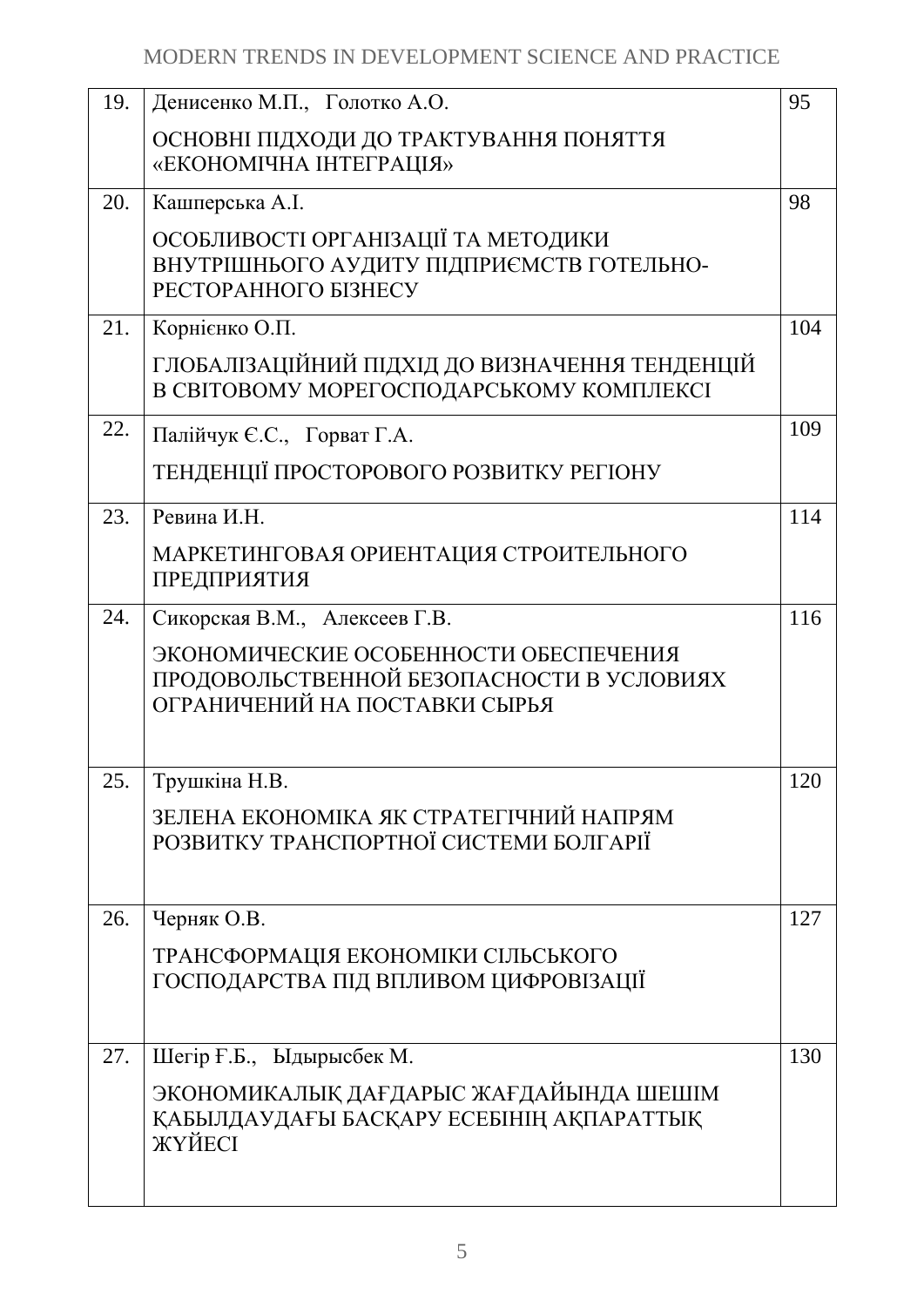| <b>GEOGRAPHICAL SCIENCE</b> |                                                                                                                                                                                                                                 |     |
|-----------------------------|---------------------------------------------------------------------------------------------------------------------------------------------------------------------------------------------------------------------------------|-----|
| 28.                         | Butkaliuk K., Bulycheva T., Hryniuk T.                                                                                                                                                                                          | 134 |
|                             | CHALLENGES IN THE DEVELOPMENT OF AGRICULTURAL<br>BUSINESS AND LOGISTICS OF UKRAINE IN THE AGE OF THE<br><b>PANDEMIC</b>                                                                                                         |     |
| 29.                         | Патійчук В.О., Тарасюк Н.А., Нетробчук І.М., Ціпошук С.А.                                                                                                                                                                       | 138 |
|                             | НОВІ СТРАТЕГІЇ РОЗВИТКУ ТУРИЗМУ АВСТРІЇ                                                                                                                                                                                         |     |
| 30.                         | Рибалова О.В., Золотарьова С.О.                                                                                                                                                                                                 | 148 |
|                             | НЕБЕЗПЕКА ЗБІЛЬШЕННЯ ТЕМПЕРАТУРИ ПОВІТРЯ ДЛЯ<br>ЗДОРОВ'Я НАСЕЛЕННЯ                                                                                                                                                              |     |
|                             | <b>LEGAL SCIENCES</b>                                                                                                                                                                                                           |     |
| 31.                         | Bezdolny M.                                                                                                                                                                                                                     | 153 |
|                             | PLACING OF THE GROUNDS, FEATURES DETENTION AND<br>REALIZATION OF THE CONSTITUTIONAL RIGHTS OF<br>FOREIGNERS AND STATELESS PERSONS IN THE<br>TEMPORARY STAY OF FOREIGNERS AND STATELESS<br>PERSONS WHO ILLEGALLY STAY IN UKRAINE |     |
| 32.                         | Guyvan P.                                                                                                                                                                                                                       | 156 |
|                             | TEMPORAL CRITERIA OF OPERATIVE PROTECTION OF THE<br>VIOLATED RIGHT.                                                                                                                                                             |     |
| 33.                         | Korobchenko A., Shevchenko A.                                                                                                                                                                                                   | 162 |
|                             | INTERNATIONAL COOPERATION OF CUSTOMS<br>AUTHORITIES OF UKRAINE IN THE FIELD OF PORT<br><b>CONTROL</b>                                                                                                                           |     |
| 34.                         | Kuzmenko I., Verbytska O.                                                                                                                                                                                                       | 166 |
|                             | LEGAL FIELD OF THE STATE POLICY OF UKRAINE<br>REGARDING THE PROTECTION OF ANIMALS FROM THE RED<br><b>BOOK</b>                                                                                                                   |     |
| 35.                         | Багатко А.С., Якимчук М.Ю.                                                                                                                                                                                                      | 169 |
|                             | РИТОРИКА У ПРОФЕСІЙНІЙ ДІЯЛЬНОСТІ ЮРИСТА                                                                                                                                                                                        |     |
| 36.                         | Бодыкова А.Г.                                                                                                                                                                                                                   | 171 |
|                             | ЗЛОУПОТРЕБЛЕНИЕ ДОЛЖНОСТНЫМИ ПОЛНОМОЧИЯМИ                                                                                                                                                                                       |     |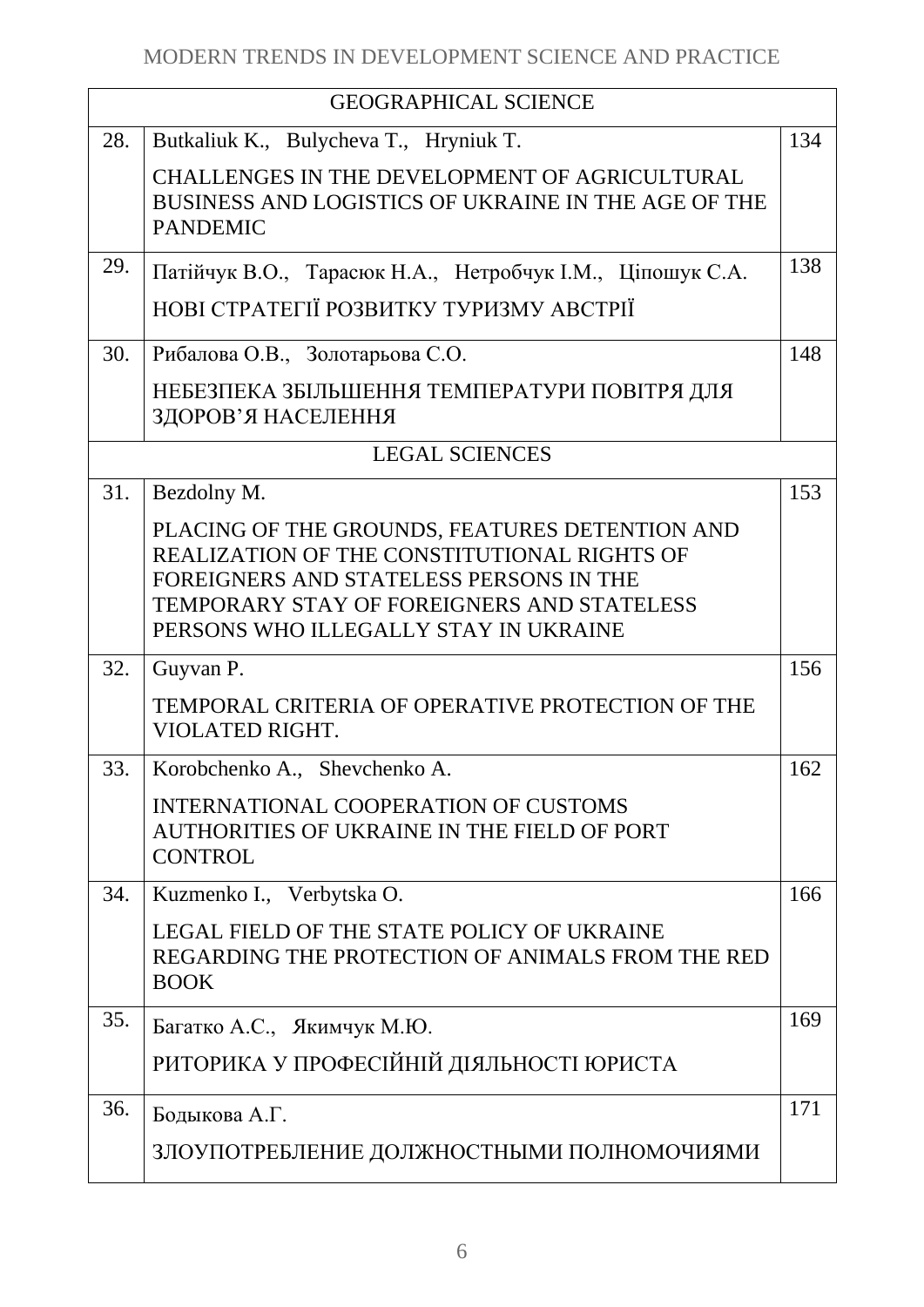| 37. | Бондаренко С.Ю.                                                                                                                                                                                    | 175 |
|-----|----------------------------------------------------------------------------------------------------------------------------------------------------------------------------------------------------|-----|
|     | СОЦІАЛЬНО-ПРАВОВА ПРИРОДА НАСИЛЬСТВА (ТА<br>ЗАКЛИКІВ ДО НЬОГО) ЯК ФОРМУЮЧИЙ ФАКТОР<br>РОЗВИТКУ ОБ'ЄКТИВНОЇ СТОРОНИ ЗЛОЧИНУ,<br>ПЕРЕДБАЧЕНОГО Ч.1, Ч.2 СТ. 109 КК УКРАЇНИ                           |     |
| 38. | Дудніков А.Л.                                                                                                                                                                                      | 185 |
|     | ОСОБЛИВОСТІ ВСТАНОВЛЕННЯ СПОСОБУ ПРИ<br>РОЗСЛІДУВАННІ КРИМІНАЛЬНИХ ПРАВОПОРУШЕНЬ У<br>СФЕРІ ЕКОНОМІЧНОЇ ДІЯЛЬНОСТІ                                                                                 |     |
| 39. | Новосад Р.В.                                                                                                                                                                                       | 188 |
|     | ПІДХОДИ ДО ІСНУВАННЯ СМЕРТНОЇ КАРИ ЯК ВИДУ<br>РЕАЛІЗАЦІЇ ПУБЛІЧНО-ЮРИДИЧНОЇ ВІДПОВІДАЛЬНОСТІ У<br>КРИМІНОЛОГІЧНО-ЕКОНОМІЧНОМУ АСПЕКТІ (НА ОСНОВІ<br>АНАЛІЗУ ПРАЦЬ ЧЕЗАРЕ БЕККАРІА Й АЙЗЕКА ЕРЛІХА) |     |
| 40. | Новіков М.                                                                                                                                                                                         | 192 |
|     | ДО ПРИРОДИ ДЕОНТОЛОГІЧНОГО ПРАВОВОГО<br>МИСЛЕННЯ ПРАЦІВНИКІВ НАЦІОНАЛЬНОЇ ПОЛІЦІЇ<br><b>УКРАЇНИ</b>                                                                                                |     |
| 41. | Писаренко Д.О.                                                                                                                                                                                     | 195 |
|     | ПРОФІЛАКТИКА СЛУЖБОВИХ ЗЛОЧИНІВ ТА ЇХ<br>КОРУПЦІЙНИЙ ПРОЯВ СПІВРОБІТНИКАМИ ОРГАНІВ<br>ВНУТРІШНІХ СПРАВ                                                                                             |     |
| 42. | Репеха Н.I.                                                                                                                                                                                        | 198 |
|     | ОСОБЛИВОСТІ ЗАХИСТУ ПЕРСОНАЛЬНИХ ДАНИХ ПРИ<br>ЕЛЕКТРОННОМУ АУДИТІ                                                                                                                                  |     |
| 43. | Хатнюк Н.С., Левицька А.А.                                                                                                                                                                         | 200 |
|     | КРАУДФАНДИНГ ДЛЯ СОЦІАЛЬНОГО ПІДПРИЄМНИЦТВА                                                                                                                                                        |     |
| 44. | Хатнюк Н.С., Вікулін В.О.                                                                                                                                                                          | 203 |
|     | ВИКОНАННЯ ПІЛОТНОГО РІШЕННЯ ЄСПЛ В СПРАВІ «ЮРІЙ<br>МИКОЛАЙОВИЧ ІВАНОВ ПРОТИ УКРАЇНИ»: ВЖИТТЯ<br>ЗАХОДІВ ЗАГАЛЬНОГО ХАРАКТЕРУ                                                                       |     |
| 45. | Хатнюк Н.С., Калита Ю.А.                                                                                                                                                                           | 208 |
|     | КРИМІНАЛЬНО-ПРАВОВА ПОЛІТИКА У СФЕРІ БОРОТЬБІ ІЗ<br>НАСИЛЬСТВОМ В СІМ'Ї                                                                                                                            |     |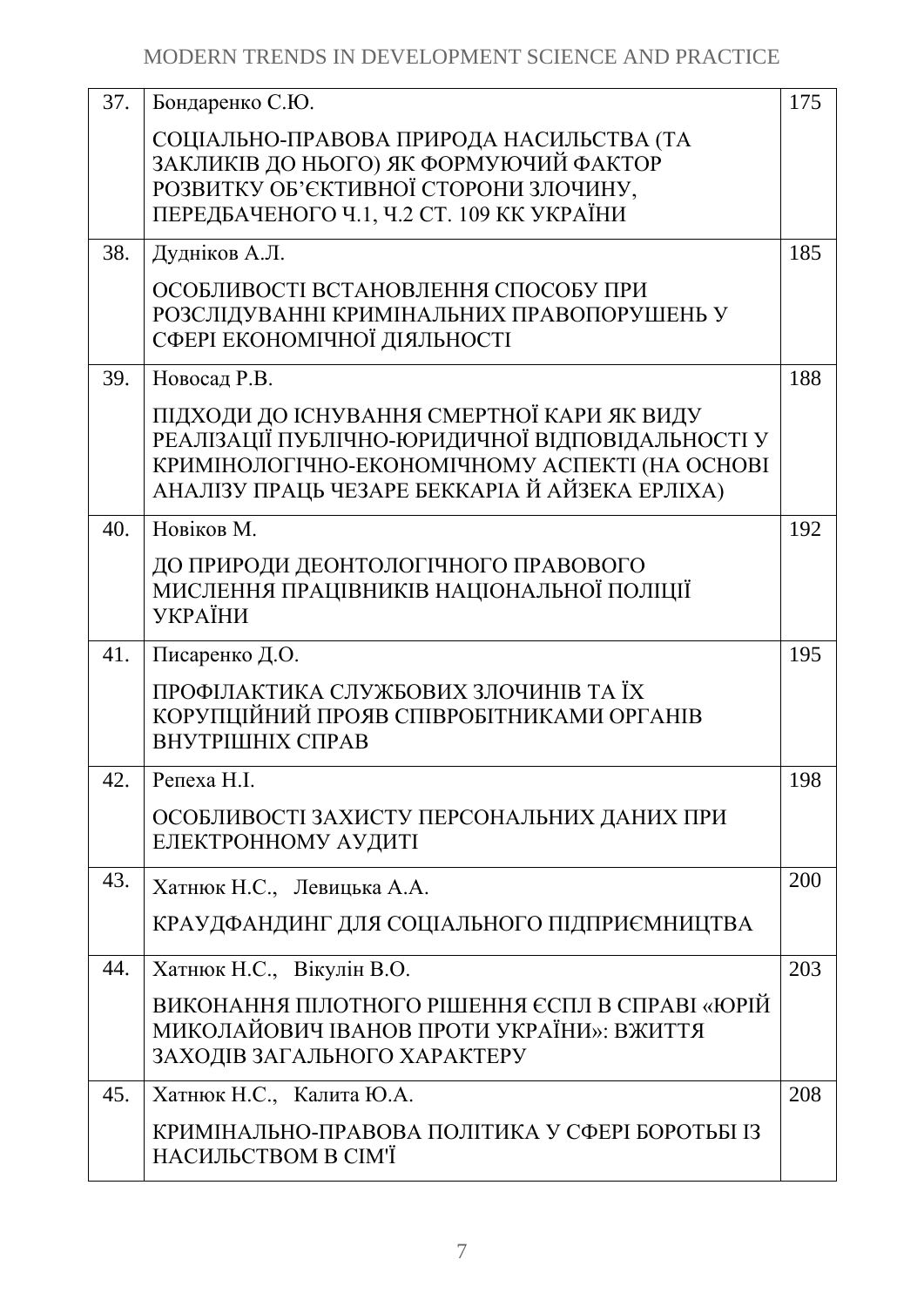| MANAGEMENT, MARKETING |                                                                                             |     |
|-----------------------|---------------------------------------------------------------------------------------------|-----|
| 46.                   | Bezus R., Kryuchko L.                                                                       | 213 |
|                       | HOW DO CO-OPS WORK? PRINCIPLES OF COOPERATIVES                                              |     |
| 47.                   | Gordienko A.                                                                                | 215 |
|                       | PERSONNEL MANAGEMENT AND ITS INFLUENCE ON<br>ENTERPRISE MANAGEMENT ACTIVITY                 |     |
| 48.                   | Gorobchuk V.                                                                                | 218 |
|                       | FORMATION OF PROJECTS AND PROGRAMS OF<br>DEVELOPMENT OF LOCAL ROADS SERVICE                 |     |
| 49.                   | Kravchuk A.                                                                                 | 221 |
|                       | TRANSPARENCY AND OPENNESS IN LOCAL GOVERNMENT<br><b>ACTIVITIES</b>                          |     |
| 50.                   | Миханів В.В., Тарасюк М.В.                                                                  | 224 |
|                       | ІМІДЖ ЯК КЛЮЧОВИЙ ЕЛЕМЕНТ СПРИЙНЯТТЯ<br><b>ОРГАНІЗАЦІЇ</b>                                  |     |
| 51.                   | Мосієнко О.В., Хробуст І.В.                                                                 | 227 |
|                       | ПРОФЕСІЙНЕ ВИГОРАННЯ У МЕНЕДЖМЕНТІ ТА<br><b>УПРАВЛІННІ</b>                                  |     |
| 52.                   | Сисман Д.І.                                                                                 | 232 |
|                       | ПОНЯТТЯ ЕФЕКТИВНОЇ КОМАНДИ ТА ЇЇ ФОРМУВАННЯ В<br><b>ОРГАНІЗАЦІЇ</b>                         |     |
| 53.                   | Ташмухамедова К.С., Турсунзода Ж.И.                                                         | 234 |
|                       | УПРАВЛЕНИЕ РИСКАМИ МАРКЕТИНГОВОЙ<br>ДЕЯТЕЛЬНОСТИ КЛАСТЕРОВ                                  |     |
|                       | <b>MEDICAL SCIENCES</b>                                                                     |     |
| 54.                   | Garkalov K., Urazova S., Mukhametrakhimov T., Alieva S.                                     | 237 |
|                       | РОЛЬ ПЕРВИЧНОЙ МЕДИКО-САНИТАРНОЙ ПОМОЩИ В<br>ПРОФИЛАКТИКЕ И ЛЕЧЕНИИ COVID-19                |     |
| 55.                   | Horbatiuk I., Karpuk L., Haletska O., Melnyk S., Gorska A.                                  | 244 |
|                       | ATYPICAL FORMS OF CHICKENPOX AND POSSIBLE<br>COMPLICATIONS IN CHILDHOOD (LITERATURE REVIEW) |     |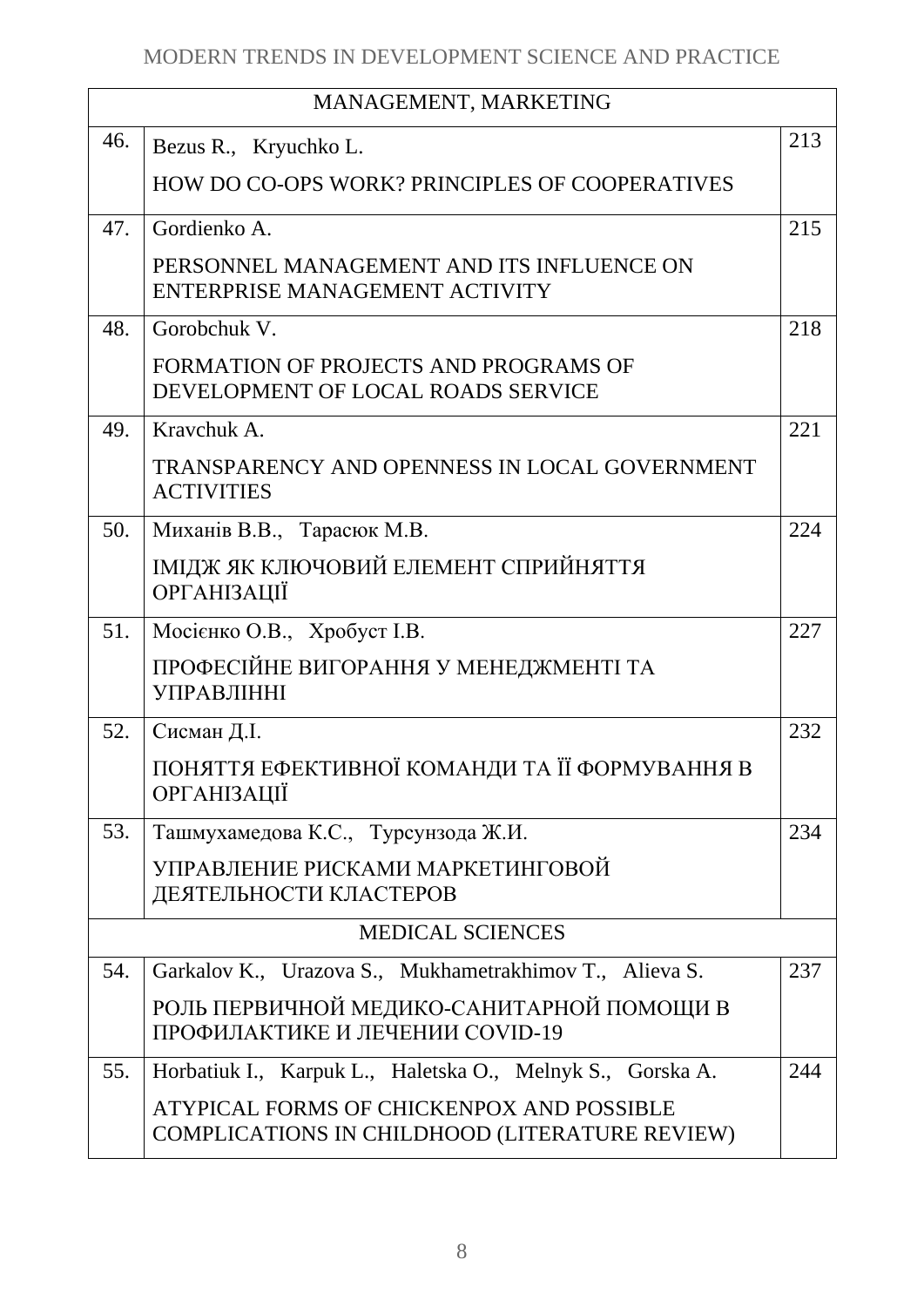| 56. | Horbatiuk I., Buzhak M., Martsiv T., Makovijchuk O.,<br>Mykytiuk A.                                                              | 247 |
|-----|----------------------------------------------------------------------------------------------------------------------------------|-----|
|     | <b>CLINICAL FEATURES OF COVID-19 IN CHILDREN</b><br>(LITERATURE REVIEW)                                                          |     |
| 57. | Ivanova L., Kozoriz V., Lemak T.                                                                                                 | 250 |
|     | CLINICAL FEATURES OF MEASLES IN CHILDREN OF THE<br><b>FIRST HALF OF LIFE</b>                                                     |     |
| 58. | Khlamanova L., Chaikovsky Y.                                                                                                     | 252 |
|     | AWARENESS OF THE CONSEQUENCES OF COVID-19 IS AN<br>INCENTIVE FOR IN-DEPTH STUDY OF HISTOLOGY AT THE<br><b>MEDICAL UNIVERSITY</b> |     |
| 59. | Kovah I., Khotimska Y., Aleksieienko N., Khotimska A.,<br>Krutikova O.                                                           | 255 |
|     | LACTOFERIN AS A MARKER OF ANTIMICROBIAL ORAL<br>PROTECTION IN ORTHODONTIC TREATMENT WITH NON-<br><b>REMOVABLE APPARATUS</b>      |     |
| 60. | Syrotnykov D.                                                                                                                    | 259 |
|     | <b>IMPACT OF COVID-19 ON PATIENS WITH DIABETES</b>                                                                               |     |
| 61. | Vasylenko T., Sydorenko I., Baftalovska S., Vasilenko A.                                                                         | 262 |
|     | ДОСВІД ВЕДЕННЯ ПАЦІЄНТКИ З СУПЕРБАГАТОПЛІДНОЮ<br>ВАГІТНІСТЮ В УМОВАХ ПЕРИНАТАЛЬНОГО ЦЕНТРУ                                       |     |
| 62. | Ісламова Р.С., Андросов Є.Д.                                                                                                     | 265 |
|     | ВІТАМІН В12 У ЛЮДЕЙ ПОХИЛОГО ВІКУ ТА<br>ВЕГЕТАРІАНЦІВ: ОСОБЛИВОСТІ СТРУКТУРИ, ДЕФІЦИТ ТА<br>ЙОГО ПРОФІЛАКТИКА                    |     |
| 63. | Галаган А.А., Дігтяр В.А., Степанський Д.О., Лук'яненко Д.М.                                                                     | 273 |
|     | ХАРАКТЕРИСТИКА ЗБУДНИКІВ ПОЗАГОСПІТАЛЬНОЇ<br>ПНЕВМОНІЇ З ГНІЙНО-ДЕСТРУКТИВНИМИ<br>УСКЛАДНЕННЯМИ У ДІТЕЙ                          |     |
| 64. | Донська Ю.В., Лоскутова Т.О., Садуллаєв А., Петулько А.П.,<br>Сімонова Н.В.                                                      | 280 |
|     | РОЛЬ ВИЯВЛЕННЯ ГРУП РИЗИКУ ФОРМУВАННЯ<br>ДОБРОЯКІСНИХ УТВОРЕНЬ ЯЄЧНИКІВ                                                          |     |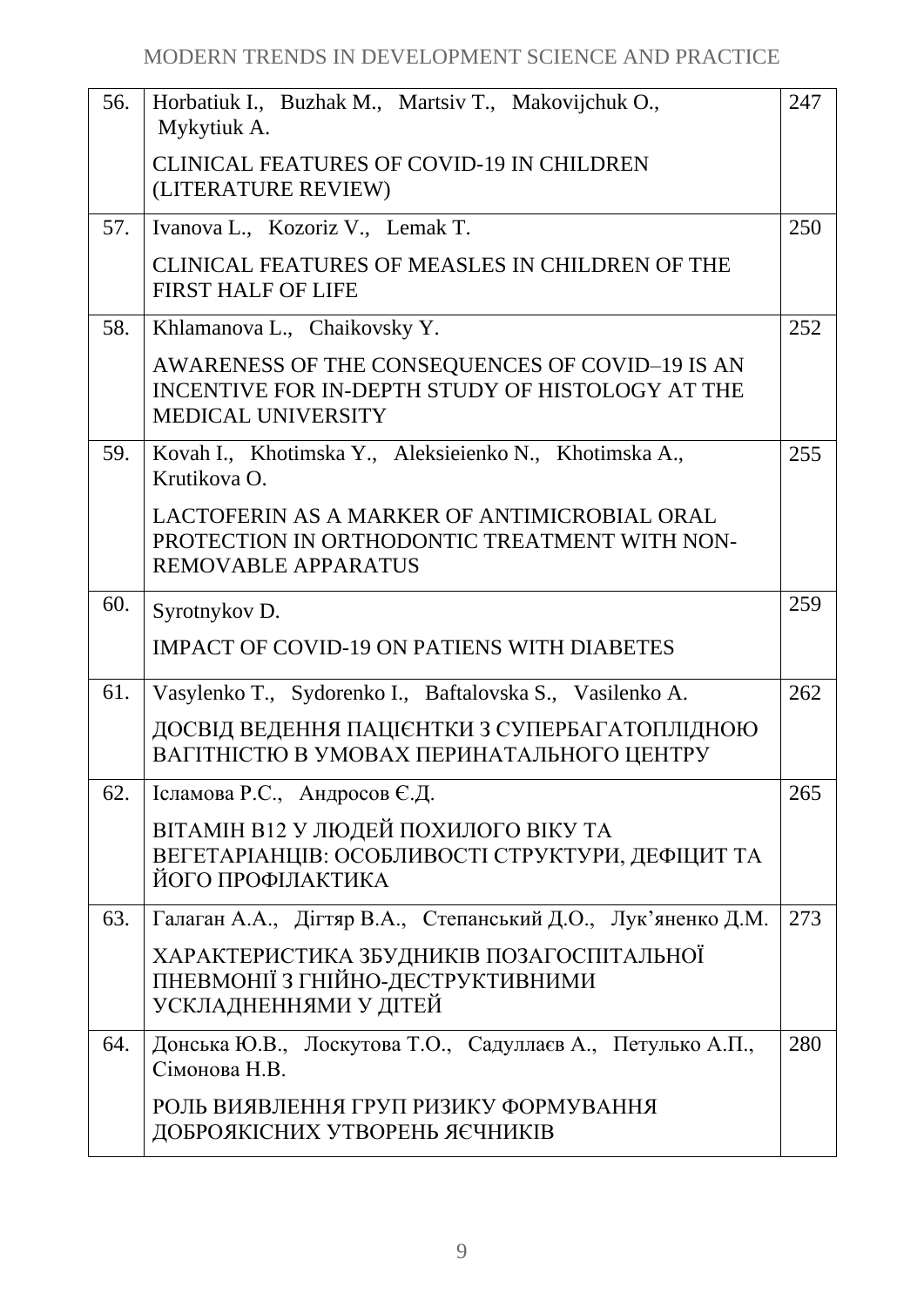| 65. | Егорова О.А., Попов В.Л., Белешников И.Л., Силин А.В.,                                                                                   | 283 |
|-----|------------------------------------------------------------------------------------------------------------------------------------------|-----|
|     | Семенов М.Г.                                                                                                                             |     |
|     | КЛИНИЧЕСКИЕ И СУДЕБНО-МЕДИЦИНСКИЕ АСПЕКТЫ<br>ПОВРЕЖДЕНИЙ ЧЕЛЮСТНО-ЛИЦЕВОЙ ОБЛАСТИ И ШЕИ,<br>СОПРОВОЖДАЮЩИЕСЯ ИНФЕКЦИОННЫМИ<br>ПРОЦЕССАМИ |     |
|     |                                                                                                                                          |     |
| 66. | Жураківський В.М., Пахаренко Л.В., Басюга І.О.,<br>Ласитчук О.М., Моцюк Ю.Б., Заяць І.Т.                                                 | 291 |
|     | СУЧАСНІ ПІДХОДИ ДО КОНСЕРВАТИВНОГО ЛІКУВАННЯ<br>МІОМИ МАТКИ                                                                              |     |
| 67. | Зульфігаров А.О., Жмінько П.Г., Калашніков А.А.,<br>Худайкулова О.О., Курділь Н.В.                                                       | 294 |
|     | ПРО РЕЗУЛЬТАТИ ДОСЛІДЖЕННЯ ГОСТРОЇ ПЕРОРАЛЬНОЇ<br>ТОКСИЧНОСТІ ЛІКАРСЬКОЇ СУБСТАНЦІЇ ПРОТОЙЛ НА<br><b>ЩУРАХ WISTAR HAN SPF</b>            |     |
| 68. | Крячкова Л.В., Коробко М.Ю.                                                                                                              | 298 |
|     | ВИЗНАЧЕННЯ СТОМАТОЛОГІЧНОГО СТАТУСУ ШКОЛЯРІВ<br>ТА МОЛОДІ ВЕЛИКОГО ПРОМИСЛОВОГО МІСТА ДЛЯ<br>РОЗРОБКИ КОМПЛЕКСНИХ ПРОФІЛАКТИЧНИХ ПРОГРАМ |     |
| 69. | Курділь Н.В., Волосовець А.О., Шейман Б.С., Іващенко О.В.,<br>Андрющенко В.В.                                                            | 300 |
|     | ОСОБЛИВОСТІ ГОСТРИХ ОТРУЄНЬ ДЕРИВАТАМИ<br>ФЕНТАНІЛУ, НОВИМИ СИНТЕТИЧНИМИ ОПІОЇДАМИ І<br>НАРКОТИКАМИ, ЩО МІСТЯТЬ НЕФЕНТАНІЛОВІ СПОЛУКИ    |     |
| 70. | Лоскутова Т.О., Петулько А.П., Донская Ю.В., Симонова Н.В.                                                                               | 305 |
|     | ЗМІНИ В СИСТЕМІ ГЕМОСТАЗА У ВАГІТНИХ ЗІ ЗВИЧНИМ<br>НЕВИНОШУВАННЯМ ВАГІТНОСТІ ТА СПАДКОВИМИ<br>ТРОМБОФІЛІЯМИ                              |     |
| 71. | Нейко О.В., Кравчук I.В., Курташ Н.Я., Куса О.М.                                                                                         | 310 |
|     | ПЕРИНАТАЛЬНІ УСКЛАДНЕННЯ ТА ІМУНОБІОЛОГІЧНА<br>РЕАКТИВНІСТЬ НОВОНАРОДЖЕНИХ У ЖІНОК З<br>ІНФЕКЦІЄЮ НИРОК ПІД ЧАС ВАГІТНОСТІ.              |     |
| 72. | Петулько А.П., Лоскутова Т.А., Донская Ю.В., Симонова Н.В.                                                                               | 313 |
|     | ИНФЕКЦИИ МОЧЕВЫХ ПУТЕЙ У БЕРЕМЕННЫХ                                                                                                      |     |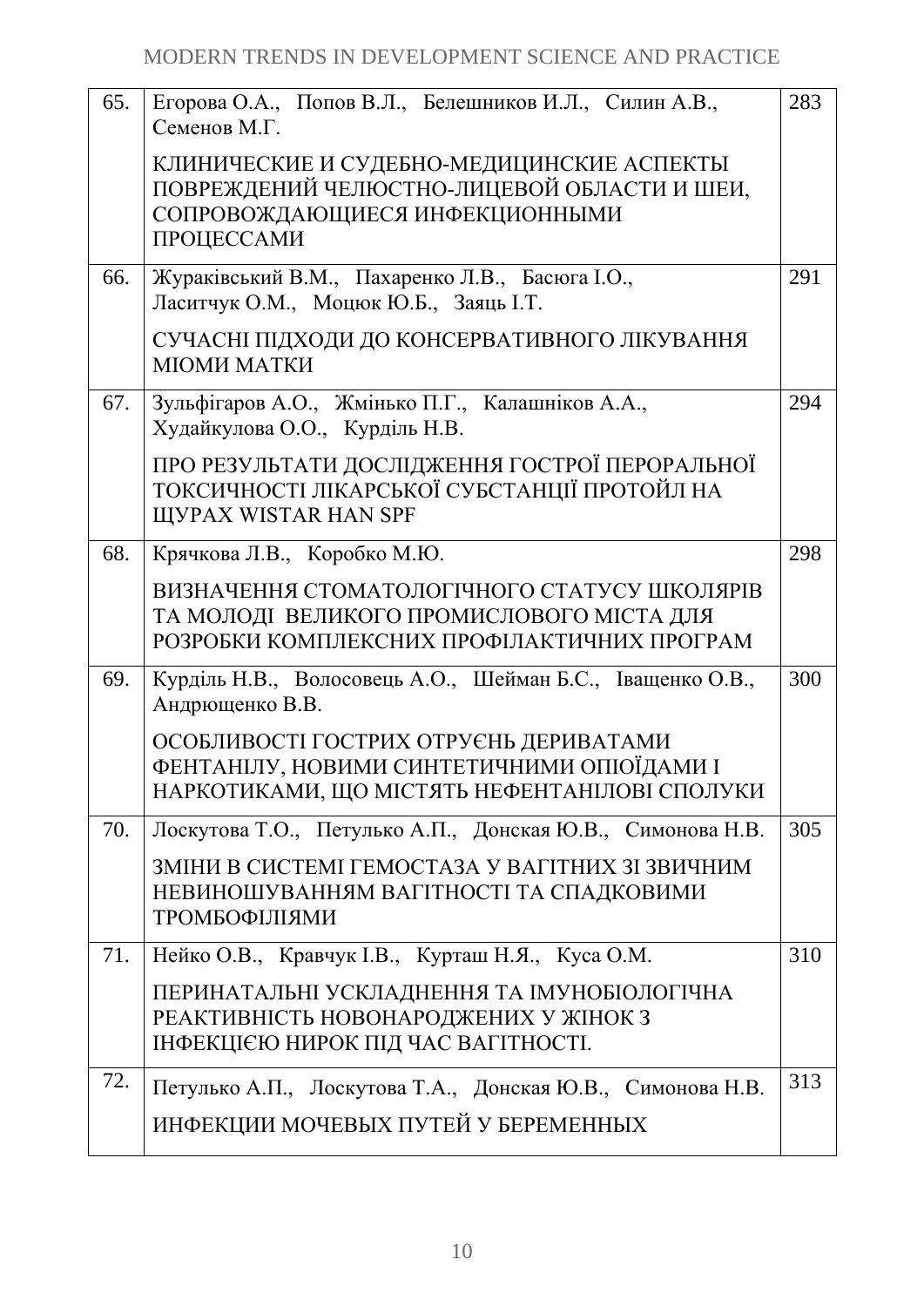| 73. | Попов В.Л., Лаврукова О.С., Сидорова Н.А., Приходько А.Н.                                                                                                             | 316 |
|-----|-----------------------------------------------------------------------------------------------------------------------------------------------------------------------|-----|
|     | К ВОПРОСУ ИЗУЧЕНИЯ РАЗЛОЖЕНИЯ КОСТНЫХ                                                                                                                                 |     |
|     | <b>OCTAHKOB</b>                                                                                                                                                       |     |
| 74. | Почапський В.Є.                                                                                                                                                       | 319 |
|     | ПАТОЛОГІЯ СИСТЕМИ ГЕМОСТАЗУ ПРИ СОVID-19                                                                                                                              |     |
| 75. | Сергета І.В., Макаров С.Ю., Макарова О.І.                                                                                                                             | 323 |
|     | ПСИХОФІЗІОЛОГІЧНА АДАПТАЦІЯ СТУДЕНТІВ ЗАКЛАДІВ<br>ВИЩОЇ МЕДИЧНОЇ ОСВІТИ ТА ПРОБЛЕМИ ФОРМУВАННЯ<br>ПРЕВЕНТИВНОГО ОСВІТНЬОГО СЕРЕДОВИЩА У<br>СУЧАСНИХ УМОВАХ            |     |
| 76. | Сімонова Н.В., Стрельцова Т.Р.                                                                                                                                        | 326 |
|     | КЛІНІЧНІ ОСБЛИВОСТІ РОЗВИТКА НЕОПЛАЗІЙ ШИЙКИ<br><b>MATKH</b>                                                                                                          |     |
| 77. | Сімонова Н.В., Лоскутова Т.О., Петулько А.П., Донська Ю.В.                                                                                                            | 328 |
|     | ВПЛИВ МІКСТИНФІКУВАННЯ УРОГЕНІТАЛЬНОГО ТРАКТУ<br>ЖІНОК НА РОЗВИТОК ПАПІЛОМАВІРУСНОЇ ІНФЕКЦІЇ                                                                          |     |
| 78. | Широков О.В., Тітов Г.І., Сіразетдінова Г.Г., Теплова І.В.,<br>Башта І.Г.                                                                                             | 331 |
|     | ПСИХІЧНЕ ЗДОРОВ'Я - ЗАПОРУКА СОЦІАЛЬНОГО<br>ЗДОРОВ'Я НАСЕЛЕННЯ УКРАЇНИ                                                                                                |     |
|     | PEDAGOGICAL SCIENCES                                                                                                                                                  |     |
| 79. | Grekker N.                                                                                                                                                            | 335 |
|     | ART THERAPY IN ART LESSONS                                                                                                                                            |     |
| 80. | Moroz O.                                                                                                                                                              | 340 |
|     | ACADEMIC COMPLEX AS THE MEANS OF CONTINUOUS<br><b>EDICATION IMPLEMENTATION</b>                                                                                        |     |
| 81. | Shchetyna T., Kolosovska N.                                                                                                                                           | 346 |
|     | "THE SPECIFICS OF THE MODERN LESSON OF LITERATURE<br>IN AN INCLUSIVE CLASSROOM THROUGH THE PRISM OF<br>THE FORMATION OF LINGUISTIC AND LITERARY<br><b>COMPETENCE"</b> |     |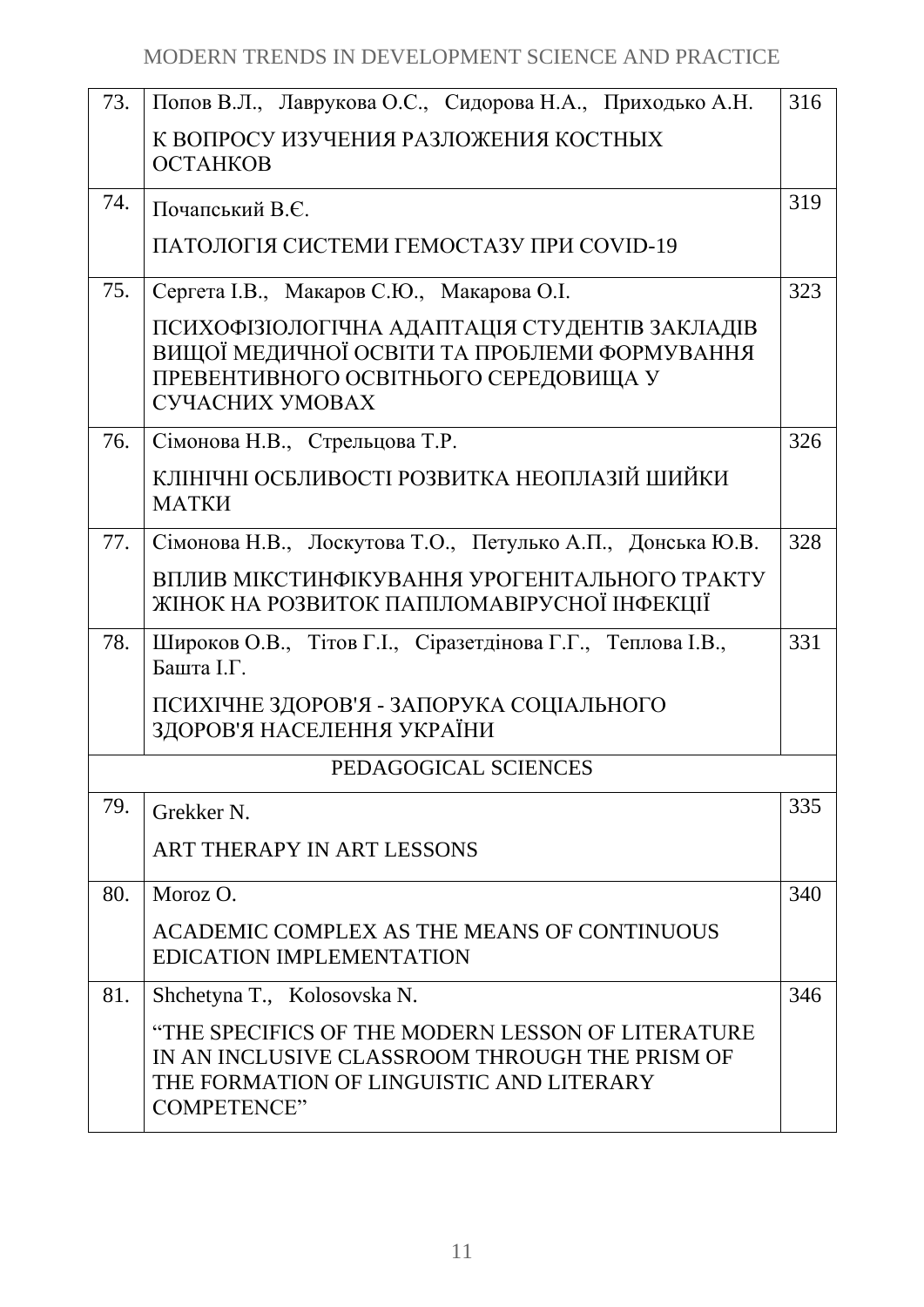| 82. | Баранцова I., Рутковський М., Рутковська А.                                                                                                                   | 350 |
|-----|---------------------------------------------------------------------------------------------------------------------------------------------------------------|-----|
|     | ДИСТАНЦІЙНЕ НАВЧАННЯ ІНОЗЕМНИМ МОВАМ:<br>СПЕЦИФІКА І ПЕРСПЕКТИВИ                                                                                              |     |
| 83. | Бобошко В.В., Онищук В.А.                                                                                                                                     | 354 |
|     | МЕТОДИКО-ТЕОРЕТИЧНІ АСПЕКТИ НАВЧАННЯ РУХОВИМ<br>ДІЯМ                                                                                                          |     |
| 84. | Бондаренко С.В., Волинець Ю.О.                                                                                                                                | 358 |
|     | РОЗВИТОК УЯВЛЕНЬ ПРО ГЕОМЕТРИЧНІ ФІГУРИ ТА<br>ФОРМУ ПРЕДМЕТІВ ДІТЕЙ ДОШКІЛЬНОГО ВІКУ:<br>ТЕОРЕТИЧНИЙ АСПЕКТ                                                   |     |
| 85. | Борщенко В.В., Козарчук В.С.                                                                                                                                  | 365 |
|     | ЕТАПИ ФОРМУВАННЯ ОРГАНІЗАЦІЙНОЇ КУЛЬТУРИ<br>МАЙБУТНІХ УЧИТЕЛІВ ФІЗИЧНОЇ КУЛЬТУРИ                                                                              |     |
| 86. | Верьовкіна Ж.Л., Курбет О.А.                                                                                                                                  | 369 |
|     | ІНДИВІДУАЛЬНА ПРОГРАМА РОЗВИТКУ, ЯК МОНІТОРИНГ<br>ДОСЯГНЕНЬ ОСІБ З ОСОБЛИВИМИ ПОТРЕБАМИ                                                                       |     |
| 87. | Годунко Л.В.                                                                                                                                                  | 372 |
|     | ОНОВЛЕНИЙ ВАРІАНТ ЗАГАЛЬНОЄВРОПЕЙСЬКИХ<br>РЕКОМЕНДАЦІЙ З МОВНОЇ ОСВІТИ (2018 Р.) ЯК<br>СТРАТЕГІЧНИЙ ДОКУМЕНТ У ПРОЦЕСІ МОДЕРНІЗАЦІЇ<br>НАВЧАННЯ ІНОЗЕМНИХ МОВ |     |
| 88. | Горденко С.І.                                                                                                                                                 | 375 |
|     | ІНТЕРАКТИВНІ ТЕХНОЛОГІЇ СУЧАСНОЇ ОСВІТИ ПРИ<br>ВИВЧЕННІ КУРСУ «БЕЗПЕКА ЖИТТЄДІЯЛЬНОСТІ ТА<br>ОСНОВИ ОХОРОНИ ПРАЦІ»                                            |     |
| 89. | Долинський Б.Т., Буховець Б.О., Дишель Г.О.,<br>Найденська Г.П., Мальцева А.А.                                                                                | 383 |
|     | ФІЗИЧНА РЕАБІЛІТАЦІЯ СПОРТСМЕНІВ З ТРАВМОЮ<br>ГОМІЛКОВОСТОПНОГО СУГЛОБА ЗА ДОПОМОГОЮ<br>ЗАСТОСУВАННЯ МЕТОДУ КАБАТ                                             |     |
| 90. | Дорохова Д.О., Волинець Ю.О.                                                                                                                                  | 387 |
|     | ВПРОВАДЖЕННЯ ІННОВАЦІЙНИХ ТЕХНОЛОГІЙ<br>НАВЧАННЯ В УМОВАХ ДЕРЖАВНИХ ЗАКЛАДІВ<br>ДОШКІЛЬНОЇ ОСВІТИ                                                             |     |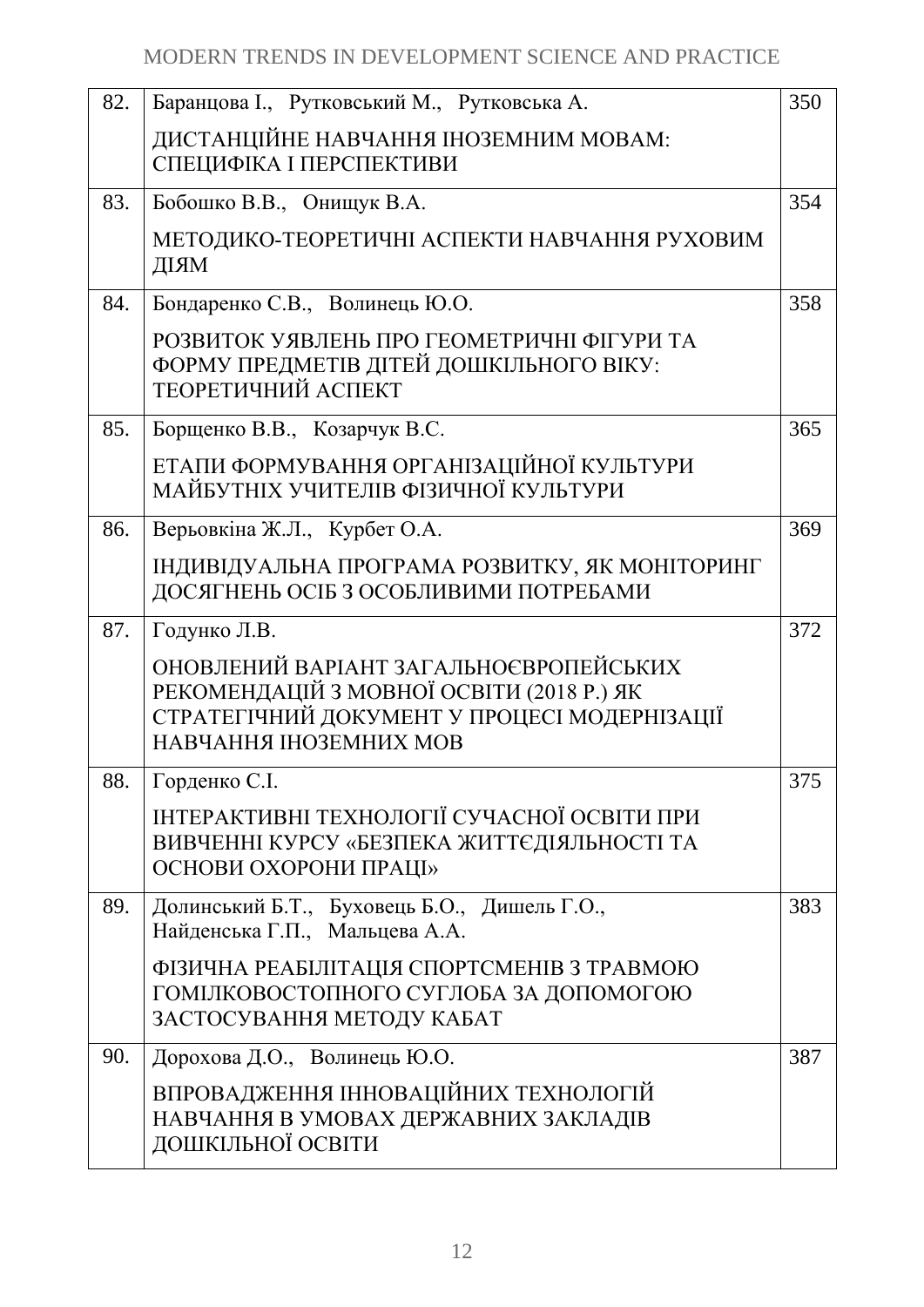| 91.  | Золотухіна А.В.                                                                                                                  | 391 |
|------|----------------------------------------------------------------------------------------------------------------------------------|-----|
|      | СТВОРЕННЯ ДИДАКТИЧНИХ IГОР У СЕРВІСІ WORDWALL                                                                                    |     |
| 92.  | Кобиленко Н.К., Надолінська К.Д.                                                                                                 | 394 |
|      | КОНТРОЛЬ У НАВЧАННІ ІНОЗЕМНИХ МОВ                                                                                                |     |
| 93.  | Кобиленко Н.К., Школенко Д.В.                                                                                                    | 397 |
|      | ВИКОРИСТАННЯ СУЧАСНИХ ІНФОРМАЦІЙНИХ<br>ТЕХНОЛОГІЙ У ВИКЛАДАННІ ІНОЗЕМНИХ МОВ (НА<br>ПРИКЛАДІ НОВОГРЕЦЬКОЇ)                       |     |
| 94.  | Кобиленко Н.К., Саранова В.С.                                                                                                    | 401 |
|      | ОСНОВНІ МЕТОДИ ТА ПРИЙОМИ НАВЧАННЯ ІНОЗЕМНІЙ<br>МОВІ (У ЗАКЛАДАХ СЕРЕДНЬОЇ ОСВІТИ)                                               |     |
| 95.  | Красильников А.А.                                                                                                                | 404 |
|      | ОРГАНИЗАЦИЯ ПРЕПОДАВАНИЯ СПОРТИВНЫХ<br>ДИСЦИПЛИН В ВЫСШЕЙ ШКОЛЕ ВО ВРЕМЯ ПАНДЕМИИ<br>COVID19                                     |     |
| 96.  | Кривохатько Н.Д.                                                                                                                 | 412 |
|      | ЗНАЧЕННЯ ПРИКЛАДНОГО АНАЛІЗУ ПОВЕДІНКИ ДЛЯ<br>ФОРМУВАННЯ БАЗОВИХ МОВЛЕННЄВИХ НАВИЧОК У<br>ДІТЕЙ З РОЗЛАДАМИ АУТИСТИЧНОГО СПЕКТРА |     |
| 97.  | Лопаєва О.М., Бойко О.І.                                                                                                         | 415 |
|      | СУЇЦИДАЛЬНА ПОВЕДІНКА ПІДЛІТКІВ ЯК СОЦІАЛЬНА<br>ПРОБЛЕМА                                                                         |     |
| 98.  | Лубышев Е.А.                                                                                                                     | 417 |
|      | ИННОВАЦИОННАЯ ПЕДАГОГИЧЕСКАЯ ТЕХНОЛОГИЯ<br>СНИЖЕНИЯ УРОВНЯ КОНФЛИКТНОСТИ В ЮНОШЕСКИХ<br>КОМАНДАХ ПО ХОККЕЮ                       |     |
| 99.  | Попова К.О.                                                                                                                      | 427 |
|      | АКАДЕМІЧНА КУЛЬТУРА ТА ЇЇ ОСНОВНІ СКЛАДОВІ                                                                                       |     |
| 100. | Притула О.                                                                                                                       | 432 |
|      | ФОРМУВАННЯ СИСТЕМИ ЗДОРОВОГО СПОСОБУ ЖИТТЯ У<br>МАЙБУТНІХ ФАХІВЦІВ ФІЗИЧНОЇ КУЛЬТУРИ І СПОРТУ НА<br>ОСНОВІ ЕТНІЧНИХ ТРАДИЦІЙ     |     |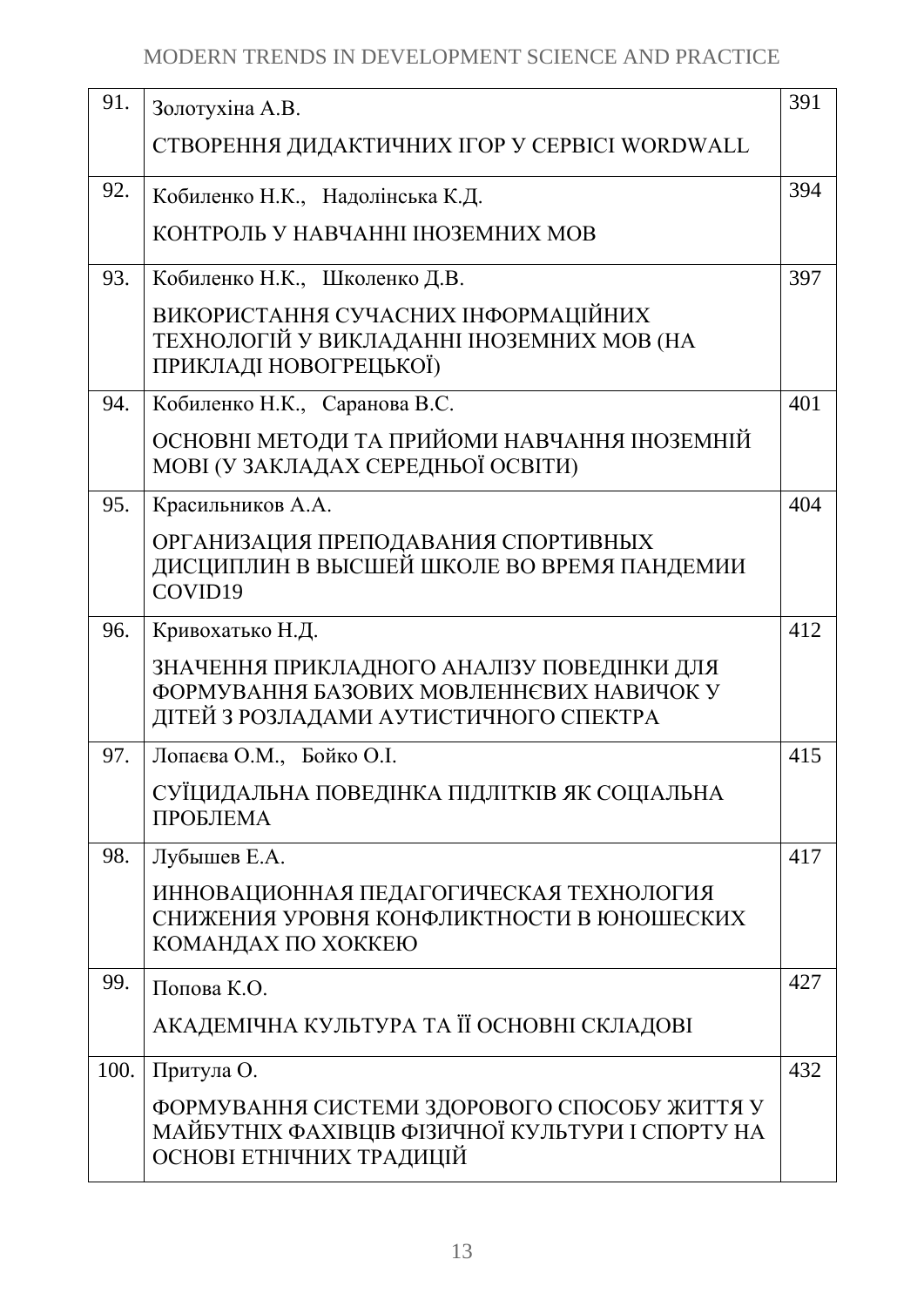| 101. | Романенко Л.В., Калашник О.С.                                                                                                      | 437 |
|------|------------------------------------------------------------------------------------------------------------------------------------|-----|
|      | ДИДАКТИЧНІ МОЖЛИВОСТІ ЗАСТОСУВАННЯ ТЕХНОЛОГІЇ<br>СТОРІТЕЛІНГУ НА УРОКАХ У ПОЧАТКОВІЙ ШКОЛІ                                         |     |
|      | 102. Ростовська І.О.                                                                                                               | 442 |
|      | ПИТАННЯ САМОРЕГУЛЯЦІЇ ОСОБИСТОСТІ МАЙБУТНЬОГО<br>ВЧИТЕЛЯ МУЗИЧНОГО МИСТЕЦТВА У ПРОЦЕСІ<br>ІНСТРУМЕНТАЛЬНО- ВИКОНАВСЬКОЇ ПІДГОТОВКИ |     |
| 103. | Степанова Н.М., Топорко Ю.А.                                                                                                       | 447 |
|      | ФОРМУВАННЯ СОЦІАЛЬНОЇ КОМПЕТЕНТНОСТІ СТАРШИХ<br>ДОШКІЛЬНИКІВ ЧЕРЕЗ СПІВПРАЦЮ ЗАКЛАДУ<br>ДОШКІЛЬНОЇ ОСВІТИ ТА СІМ'Ї                 |     |
| 104. | Сулейманова Е.У., Тимченко А.С., Дерпак Ю.Ю.,<br>Видиборець С.В.                                                                   | 453 |
|      | СУЧАСНІ МЕТОДОЛОГІЧНІ ПІДХОДИ ДО ПРОВЕДЕННЯ<br>СЕМІНАРСЬКИХ ЗАНЯТЬ                                                                 |     |
| 105. | Суліцький В.В., Іванів С.А.                                                                                                        | 459 |
|      | ОЦІНКА РИЗИКІВ І ПОТРЕБ У ПЕРІОД НАГЛЯДУ ЗА<br>ПРАВОПОРУШНИКАМИ ПІД ЧАС ЇХ ЗНАХОДЖЕННЯ НА<br>ОБЛІКУ В ОРГАНАХ ПРОБАЦІЇ             |     |
| 106. | Титовский А.В., Кондратьев П.А., Заппаров Р.Э.,<br>Красильников А.А.                                                               | 465 |
|      | МЕДИЦИНСКОЕ СОПРОВОЖДЕНИЕ В СОВРЕМЕННОМ<br>ФУТБОЛЕ                                                                                 |     |
| 107. | Трускавецька І.Я., Безвіконна С.                                                                                                   | 471 |
|      | ФОРМУВАННЯ ДОСЛІДНЦЬКИХ УМІНЬ У ПРОЦЕСІ<br>ВИВЧЕННЯ БІОЛОГІЇ                                                                       |     |
| 108. | Тюріна В.О.                                                                                                                        | 474 |
|      | БІНАРНІ ЗАНЯТТЯ ЯК ІННОВАЦІЙНА ФОРМА ОРГАНІЗАЦІЇ<br>НАВЧАННЯ МАЙБУТНІХ ОФІЦЕРІВ ПОЛІЦІЇ                                            |     |
| 109. | Тітова Г.В., Філіпов В.Ю.                                                                                                          | 478 |
|      | СТРЕТЧІНГ ЯК ЗАСІБ РОЗВИТКУ ГНУЧКОСТІ<br><b>БАСКЕТБОЛІСТІВ</b>                                                                     |     |
|      |                                                                                                                                    |     |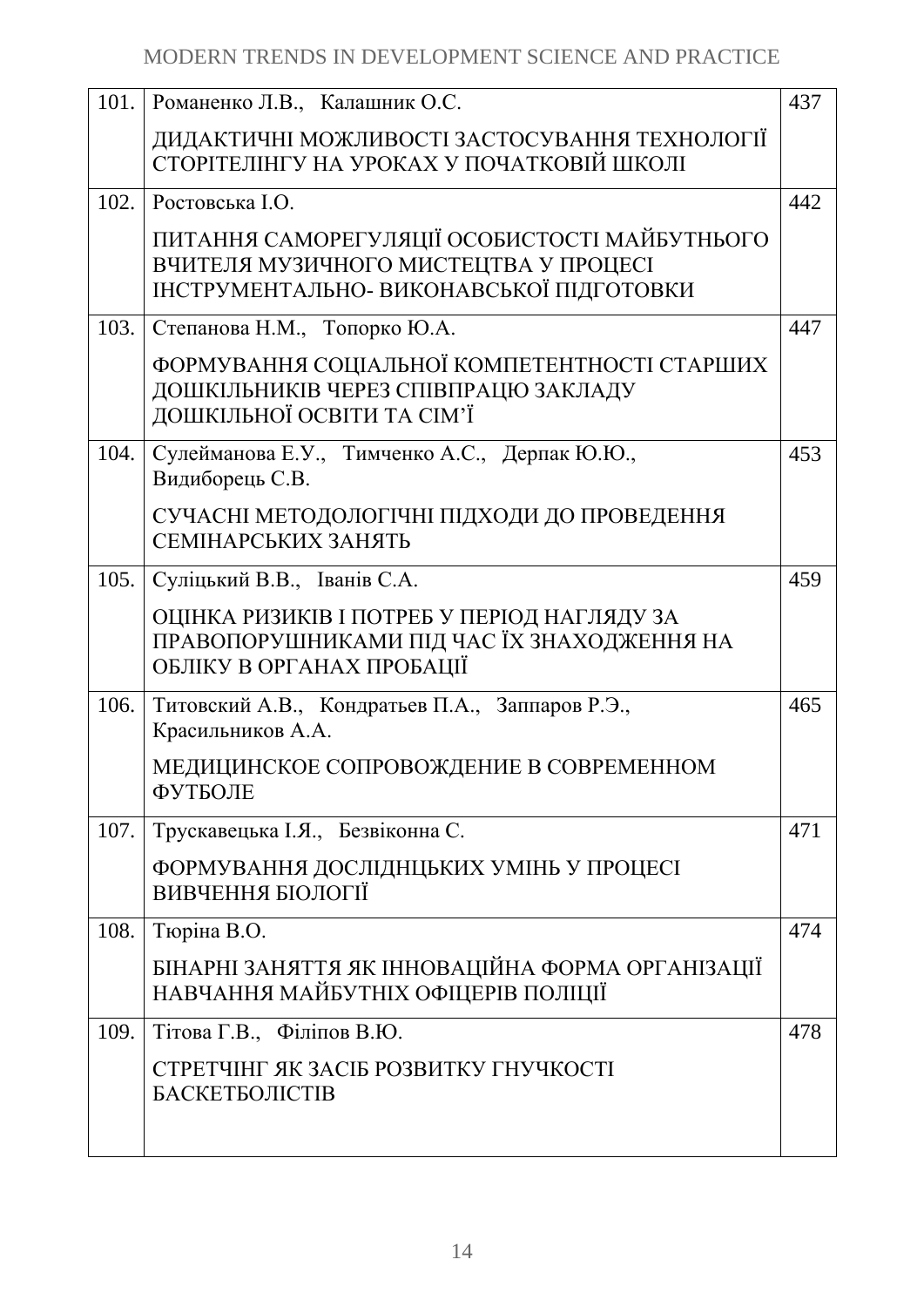| 110. | Шевченко О., Кучеренко Д., Сізова А., Коваленко В.                                                                        | 482 |
|------|---------------------------------------------------------------------------------------------------------------------------|-----|
|      | ГІМНАСТИЧНО-ХОРЕОГРАФІЧНІ ВПРАВИ ДЛЯ<br>ФОРМУВАННЯ КУЛЬТУРИ РУХІВ ПРИ ПОРУШЕННІ<br>ПОСТАВИ                                |     |
| 111. | Шелестова Л.В.                                                                                                            | 487 |
|      | ПЕРЕВАГИ Й НЕДОЛІКИ ЗМІШАНОГО НАВЧАННЯ У<br>ПОЧАТКОВІЙ ШКОЛІ                                                              |     |
|      | 112. Шопіна М.О., Якунін Я.Ю.                                                                                             | 491 |
|      | РОЗГЛЯД ПРОБЛЕМИ СТРЕСУ З УЧИТЕЛЯМИ РІЗНИХ<br>СПЕЦІАЛЬНОСТЕЙ У ДИСТАНЦІЙНОМУ ФОРМАТІ НА<br>КУРСАХ ПІДВИЩЕННЯ КВАЛІФІКАЦІЇ |     |
| 113. | Әбдірахман Г.Б., Сапархан Б.Б., Бердібекова Қ.Ш.                                                                          | 494 |
|      | «ӨЗІН-ӨЗІ ТАНУ» РУХАНИ-АДАМГЕРШІЛІК ОРТАНЫ<br>ҰЙЫМДАСТЫРУДЫҢ САБАҚТАН ТЫС ФОРМАЛАРЫ                                       |     |
|      | PHARMACEUTICAL SCIENCES                                                                                                   |     |
| 114. | Karpova S., Ivashura M., Antonenko O., Bondarenko N.,<br>Moroz K.                                                         | 498 |
|      | SPECTROPHOTOMETRIC DETERMINATION OF<br>BENZYLPENICILLIN IN PURE FORM AND IN TABLETS                                       |     |
| 115. | Smetanina K.                                                                                                              | 502 |
|      | MODERN TRENDS IN THE SPHERE OF DEVELOPMENT OF<br>ADDITIONAL PROFESSIONAL EDUCATION OF<br><b>MANUFACTURERS IN UKRAINE</b>  |     |
|      | PHILOLOGICAL SCIENCES                                                                                                     |     |
| 116. | Kim L.                                                                                                                    | 505 |
|      | UTILISATION DE L'HUMOUR ET DE L'HUMOUR<br>« MACABRE » DANS LES TEXTES PUBLICITAIRES                                       |     |
| 117. | Kuptsova T., Koliieva I.                                                                                                  | 507 |
|      | THE DISCOURSE AS A COMPOUND LINGUISTIC<br><b>PHENOMENON</b>                                                               |     |
| 118. | Бикова Т.В.                                                                                                               | 510 |
|      | ЖАНР ДЕТЕКТИВУ У ТВОРЧОСТІ А. КОКОТЮХИ (НА<br>МАТЕРІАЛІ РОМАНУ «НАЗИВАЙ МЕНЕ МЕРІ»)                                       |     |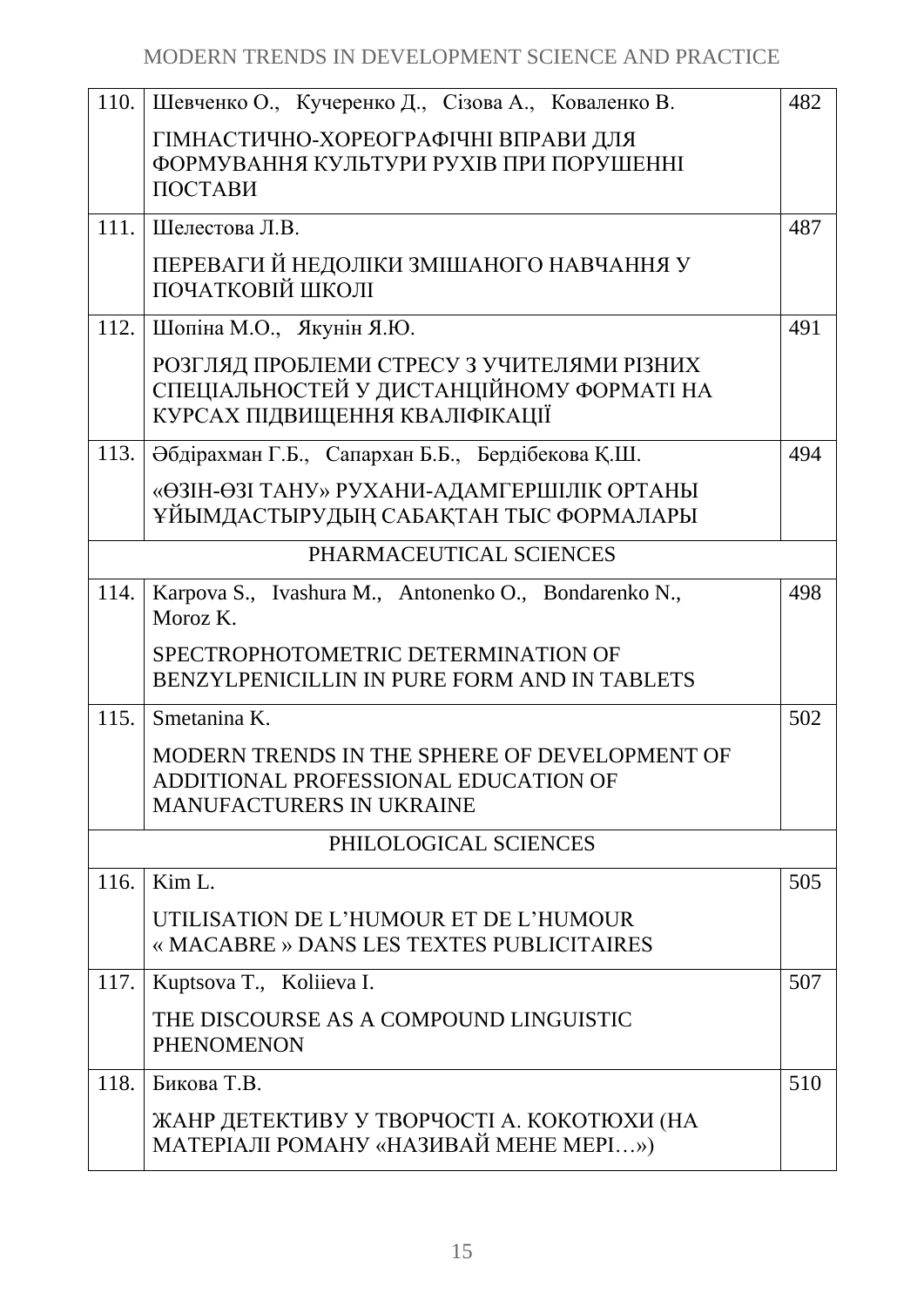| 119. | Бідун О.Л.                                                                                                      | 513 |
|------|-----------------------------------------------------------------------------------------------------------------|-----|
|      | НАСТУПНІСТЬ І ПЕРСПЕКТИВНІСТЬ У ВИВЧЕННІ<br>АНТРОПОНІМІВ У СИСТЕМІ СТАРША ШКОЛА – ЗВО                           |     |
| 120. | Гудована Н.Ю.                                                                                                   | 517 |
|      | ЕННЕАГРАМА ЖІНОЧИХ ОБРАЗІВ У РОМАНІ<br>В. ДАНИЛЕНКА «КЛУБ «СТАРИЙ ПЕГАС»                                        |     |
| 121. | Ломова Е.А., Тебегенова А., Кокенова З., Казмагамбетова А.,<br>Касымжанова М.Е.                                 | 521 |
|      | РУССКО-АНГЛО-АМЕРИКАНСКИЕ ЛИТЕРАТУРНЫЕ СВЯЗИ<br>В ПЕРИОД С 90-Х ГОДОВ XIX ВЕКА ПО ПЕРВОЕ<br>ДЕСЯТИЛЕТИЕ ХХ ВЕКА |     |
| 122. | Марченко Н.М.                                                                                                   | 527 |
|      | ОПИСОВИЙ ПРЕКЛАД, ЯК ВИД ПЕРЕКЛАДАЦЬКИХ<br>СТРАТЕГІЙ ЗБЕРЖЕННЯ ЕТНОСПЕЦИФІЧНОСТІ<br>ЛЕКСИЧНИХ ОДИНИЦЬ           |     |
| 123. | Осьмак Н.Д.                                                                                                     | 532 |
|      | АНТИНОМІЯ «СВІЙ - ЧУЖИЙ» У РОМАНІ «ОГОЛЕНИЙ<br>НЕРВ» СВІТЛАНИ ТАЛАН                                             |     |
| 124. | Хамазюк О.М., Петраш А.І.                                                                                       | 535 |
|      | СУЧАСНІ ТЕХНОЛОГІЇ НАВЧАННЯ ІНОЗЕМНОЇ МОВИ ЗА<br>ПРОФЕСІЙНИМ СПРЯМУВАННЯМ                                       |     |
| 125. | Харчук Л.В.                                                                                                     | 537 |
|      | ЛЕКСИКО-СЕМАНТИЧНІ ПРОЦЕСИ В УКРАЇНСЬКІЙ<br>ЕЛЕКТРОЕНЕРГЕТИЧНІЙ ТЕРМІНОСИСТЕМІ                                  |     |
|      | PHILOSOPHICAL SCIENCES                                                                                          |     |
| 126. | Поляруш Б.Ю.                                                                                                    | 540 |
|      | ТРАНСФОРМАЦІЯ ЕКОЛОГІЧНОЇ СВІДОМОСТІ ЛЮДИНИ В<br>СУЧАСНОМУ МЕГАПОЛІСІ                                           |     |
|      | PSYCHOLOGICAL SCIENCES                                                                                          |     |
| 127. | Бовдир О.С., Вельдбрехт О.О., Гончаренко Л.А.,<br>Самкова О.М., Храпко Т.А.                                     | 542 |
|      | ІСТОРІЯ ПСИХОЛОГІЇ У МАЙБУТНІЙ ПРОФЕСІЙНІЙ<br>ДІЯЛЬНОСТІ СТУДЕНТІВ                                              |     |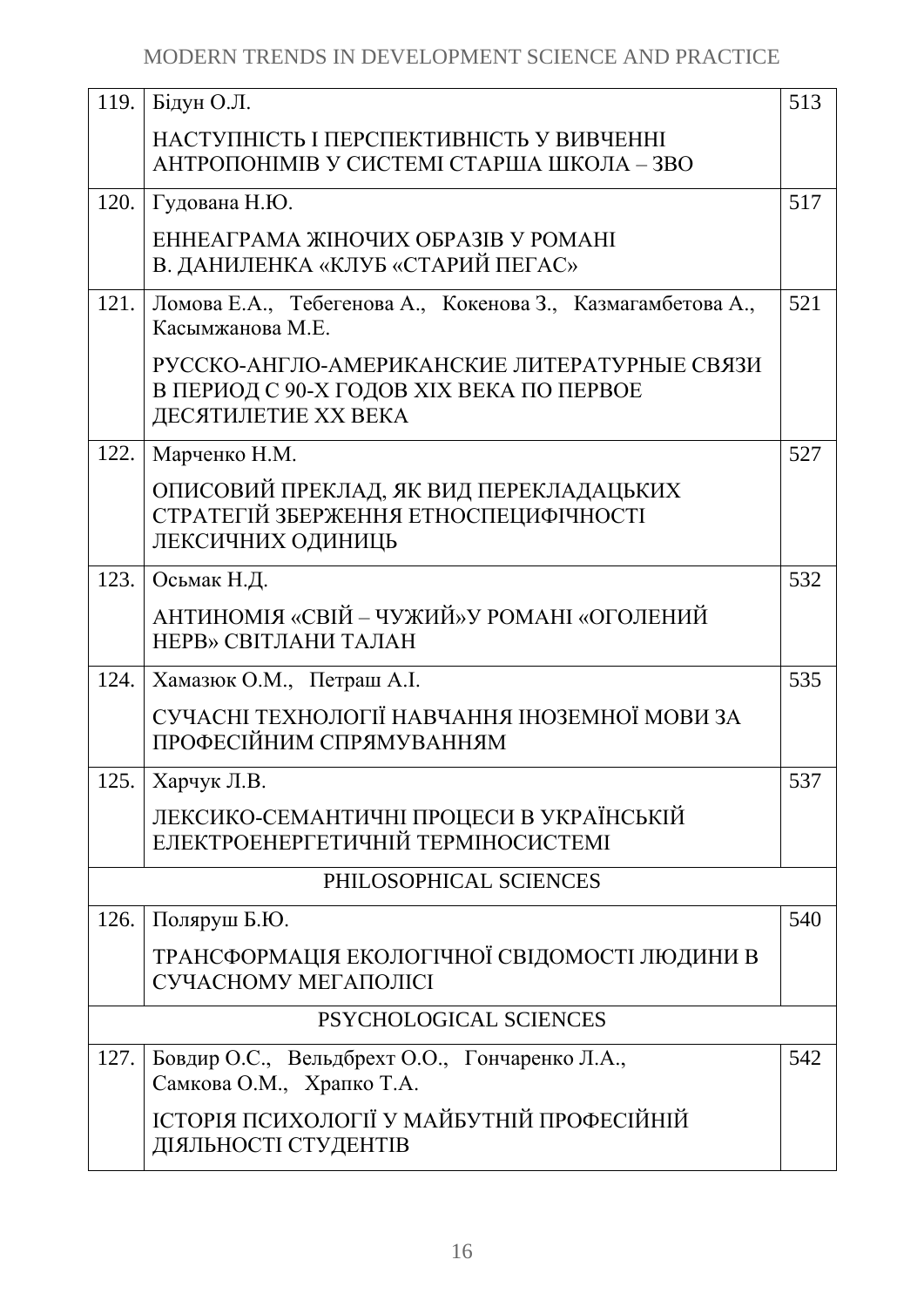| 128.                  | Бондаревич С.М., Котляр Л.І., Чендарогло С.В.                                                      | 545 |
|-----------------------|----------------------------------------------------------------------------------------------------|-----|
|                       | ВПЛИВ ПСИХОСОМАТИЧНИХ РОЗЛАДІВ НА СЕКСУАЛЬНУ<br>ФУНКЦІЮ У МОРЯКІВ                                  |     |
| 129.                  | Вакуліч Т.М., Сафір Т.Ю.                                                                           | 551 |
|                       | АНАЛІЗ ЕФЕКТИВНОСТІ ПРОГРАМИ КОРЕКЦІЇ<br>ЕМОЦІЙНИХ РОЗЛАДІВ У ЖІНОК З СЕКСУАЛЬНИМИ<br>ДИСФУНКЦІЯМИ |     |
| 130.                  | Назаревич В.В.                                                                                     | 556 |
|                       | ОРГАНІЗАЦІЙНИЙ ОСТРАКІЗМ: ПОТЕНЦІЙНА ОСНОВА<br>ДЛЯ БОРОТЬБИ З НИМ                                  |     |
| 131.                  | Розіна I.B.                                                                                        | 559 |
|                       | ВПЛИВ ПАНДЕМІЇ НА ПСИХІЧНИЙ СТАН ЛЮДИНИ                                                            |     |
| SOCIOLOGICAL SCIENCES |                                                                                                    |     |
| 132.                  | Болотова В.О., Мітіна В.В.                                                                         | 565 |
|                       | РОЗРОБКА СТАНДАРТІВ РЕАЛІЗАЦІЇ МАРКЕТИНГОВОЇ<br>СТРАТЕГІЇ НА ПІДПРИЄМСТВІ                          |     |
|                       | <b>TECHNICAL SCIENCES</b>                                                                          |     |
| 133.                  | Logvinova K., Mashtalir S.                                                                         | 568 |
|                       | THE DEPENDENCY OF GAMIFICATION (AR MASKS) IN<br>MARKETING TO CLIENTS LOYALTY IN MEDICAL CENTER     |     |
| 134.                  | Mahomet A.                                                                                         | 571 |
|                       | FORMATION OF THE STRUCTURE OF REQUIREMENTS OF<br>USERS OF MEDICAL INFORMATION SYSTEM               |     |
| 135.                  | Miroshnyk Y.                                                                                       | 578 |
|                       | ВАЖЛИВІСТЬ РОЗРОБКИ ІНФОРМАЦІЙНОЇ СИСТЕМИ ДЛЯ<br>ПІДТРИМКИ ЛЮДЕЙ З ОБМЕЖЕНИМИ МОЖЛИВОСТЯМИ         |     |
| 136.                  | Баришнікова П.                                                                                     | 580 |
|                       | АНАЛІЗ ФУНКЦІОНАЛІВ ПОПУЛЯРНИХ ТЕХНОЛОГІЙ<br>УПРАВЛІННЯ ДИСТАНЦІЙНИМ НАВЧАННЯМ                     |     |
| 137.                  | Гонтар С.О., Кіріченко Л.О.                                                                        | 583 |
|                       | ДОСЛІДЖЕННЯ І ПОРІВНЯННЯ МЕТОДІВ КЛАСИФІКАЦІЇ<br>РЕАЛІЗАЦІЙ ТРАФІКІВ ДЛЯ ДЕТЕКТУВАННЯ DDOS-АТАК    |     |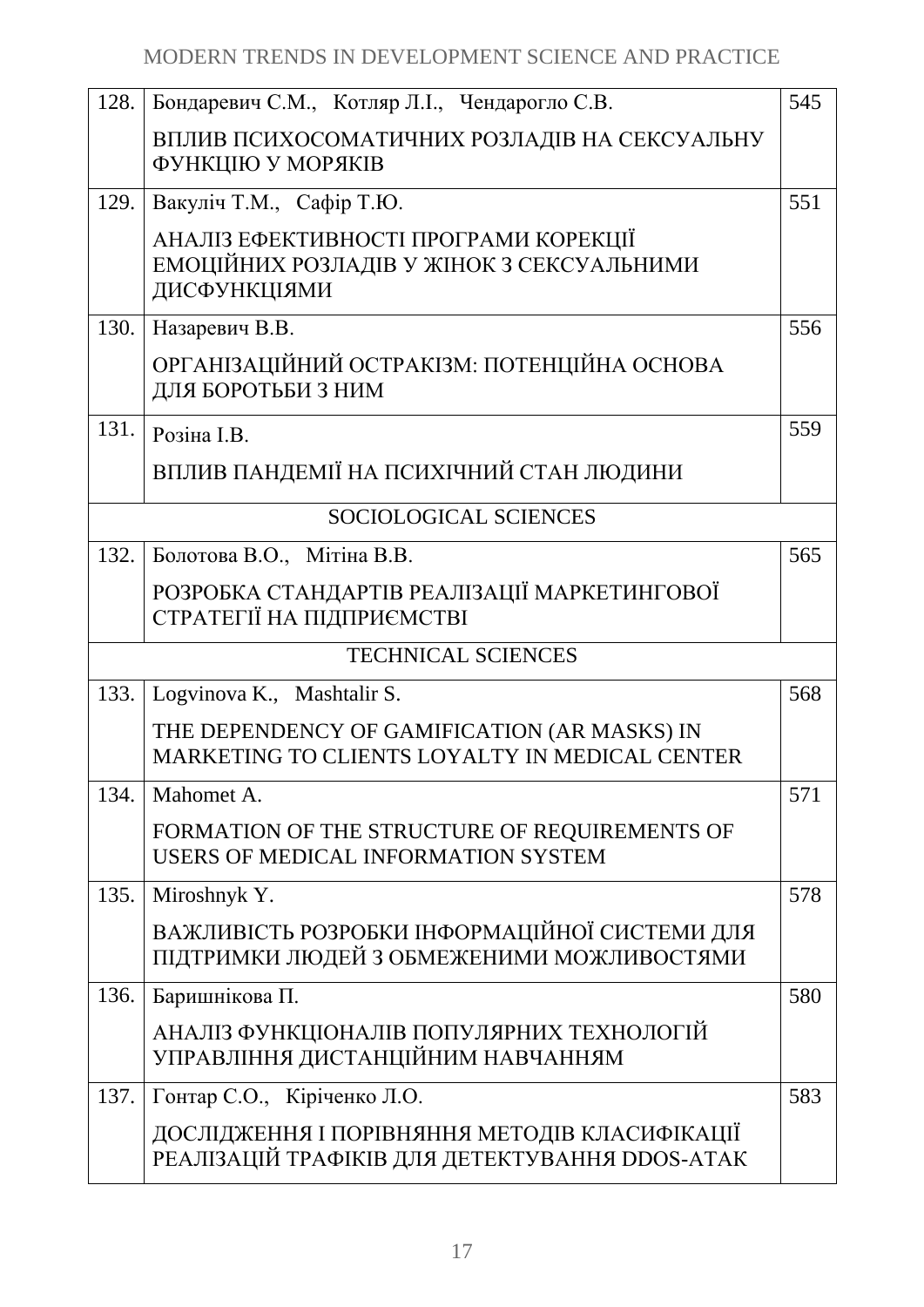| 138. | Коханська Н.О.                                                                                                       | 586 |
|------|----------------------------------------------------------------------------------------------------------------------|-----|
|      | ОСОБЛИВОСТІ ВИЗНАЧЕННЯ ВАРТОСТІ ДРУКОВАНИХ<br>ВИДАНЬ ПІД ЧАС ПРОВЕДЕННЯ СУДОВОЇ<br>ТОВАРОЗНАВЧОЇ ЕКСПЕРТИЗИ          |     |
| 139. | Моркляник Б.В., Иваськевич О.М., Лавренюк В.М.,<br>Шаповал В.Г., Роенко А.Н.                                         | 592 |
|      | СТАЦИОНАРНОЕ ТЕПЛОВОЕ ПОЛЕ В МНОГОСЛОЙНОМ<br>ГРУНТОВОМ ОСНОВАНИИ ТЕПЛОВОГО НАСОСА<br>НЕОГРАНИЧЕННЫХ РАЗМЕРОВ В ПЛАНЕ |     |
| 140. | Ручинський М.М.                                                                                                      | 596 |
|      | МЕТОДИКА РОЗРАХУНКУ ОСНОВНИХ ПАРАМЕТРІВ<br>ВІБРОУДАРНОЇ МАШИНИ ДЛЯ ВИРОБНИЦТВА<br>ФУНДАМЕНТНИХ БЛОКІВ                |     |
| 141. | Троценко О.В., Григоров А.Б.                                                                                         | 602 |
|      | ВИКОРИСТАННЯ БАРВНИКІВ В ТОВАРНИХ МОТОРНИХ<br>ПАЛИВАХ                                                                |     |
|      | <b>TOURISM</b>                                                                                                       |     |
| 142. | Безсмертнюк Т.П.                                                                                                     | 604 |
|      | НОРМАТИВНО-ПРАВОВЕ ЗАБЕЗПЕЧЕННЯ РОЗВИТКУ<br>ТУРИСТИЧНОЇ ДІЯЛЬНОСТІ В УКРАЇНІ                                         |     |
| 143. | Крапівіна Г.О., Рингач К.О., Ханча М.К.                                                                              | 608 |
|      | В'ЇЗНИЙ ТУРИЗМ УКРАЇНИ І ФРАНЦІЇ: ПОРІВНЯЛЬНА<br><b>ХАРАКТЕРИСТИКА</b>                                               |     |
| 144. | Крапівіна Г.О., Жидова А.В., Мазур В.М.                                                                              | 613 |
|      | ПОРІВНЯЛЬНИЙ АНАЛІЗ СТАТИСТИКИ ТУРИСТИЧНИХ<br>ПОТОКІВ НІМЕЧЧИНИ ТА УКРАЇНИ                                           |     |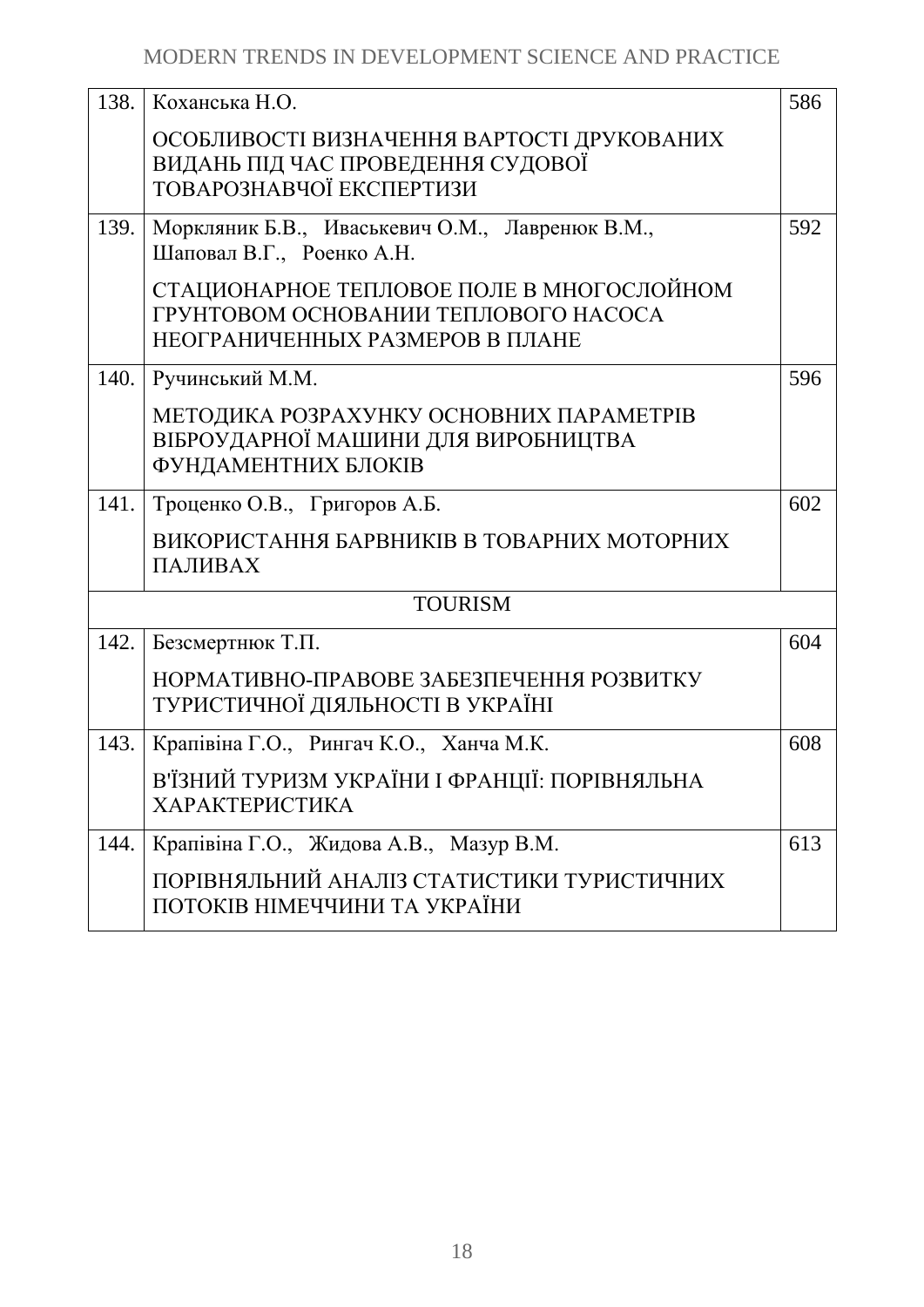# **ВПРОВАДЖЕННЯ ІННОВАЦІЙНИХ ТЕХНОЛОГІЙ НАВЧАННЯ В УМОВАХ ДЕРЖАВНИХ ЗАКЛАДІВ ДОШКІЛЬНОЇ ОСВІТИ**

# **Дорохова Дар'я Олександрівна**

магістрант спеціальності «Дошкільна освіта» Київського університету імені Бориса Грінченка

# **Волинець Юлія Олександрівна,**

старший викладач кафедри дошкільної освіти Київського університету імені Бориса Грінченка, кандидат педагогічних наук

Дошкільна освіта є першою ланкою в становленні та розвитку дитини, як особистості. Саме тому, дошкільна освіта є фундаментом освітньої системи країни і має велике соціально-економічне значення, яке обумовлюється необхідністю комплексної реалізації програми розвитку дітей дошкільного віку.

На сучасному етапі у дошкільній педагогіці відбувається низка оновлюючих процесів: оновлення, збагачення змісту освіти; запровадження новітніх підходів до організації роботи з дітьми дошкільного віку; запровадження інновацій різного рівня.

Нагальні вимоги до сучасних освітніх установ були сформульовані в Законі України «Про освіту» та конкретизовані в національній доктрині освіти, де виділено одне з головних завдань – стимулювання та розвиток інноваційних процесів. Інновації в освіті пов'язані із загальними процесами у суспільстві, глобальними проблемами, інтеграцією знань і форм соціального буття. Відтак, характерною ознакою сучасної педагогіки постає інноваційність – здатність до оновлення, відкритість новому [3].

Визначимо поняття «інновація», «інноваційні технології навчання». Інновація з англійського слова «Innovation», що означає «нововведення», «новина», «новаторство» [2]; також «інновації» − це і, як ідеї, і процеси, і засоби, і результати, взяті в єдності якісного вдосконалення педагогічної системи [6]. Інноваційні технології навчання мають за мету прищепити дошкільним педагогам дослідницькі уміння та сформувати активну, ініціативну, відповідальну та творчу особистість. У діяльності дошкільних педагогів особливо важливу роль має їх ініціатива і винахідливість, творчий підхід і прагнення до розробки й впровадження змін, цікавих ідей спрямованих на освітній процес та їх практична реалізація, а також умов, які створює для своїх працівників керівник ЗДО для здійснення інноваційної діяльності [1].

Актуальність інновації полягає в тому що, передбачуване нововведення має максимально відповідати потребам закладу дошкільної освіти, політиці держави у справі виховання і навчання дошкільників.

Важлива роль в процесі впровадження інноваційних технологій навчання в державних закладах дошкільної освіти належить директорові. Він має визначити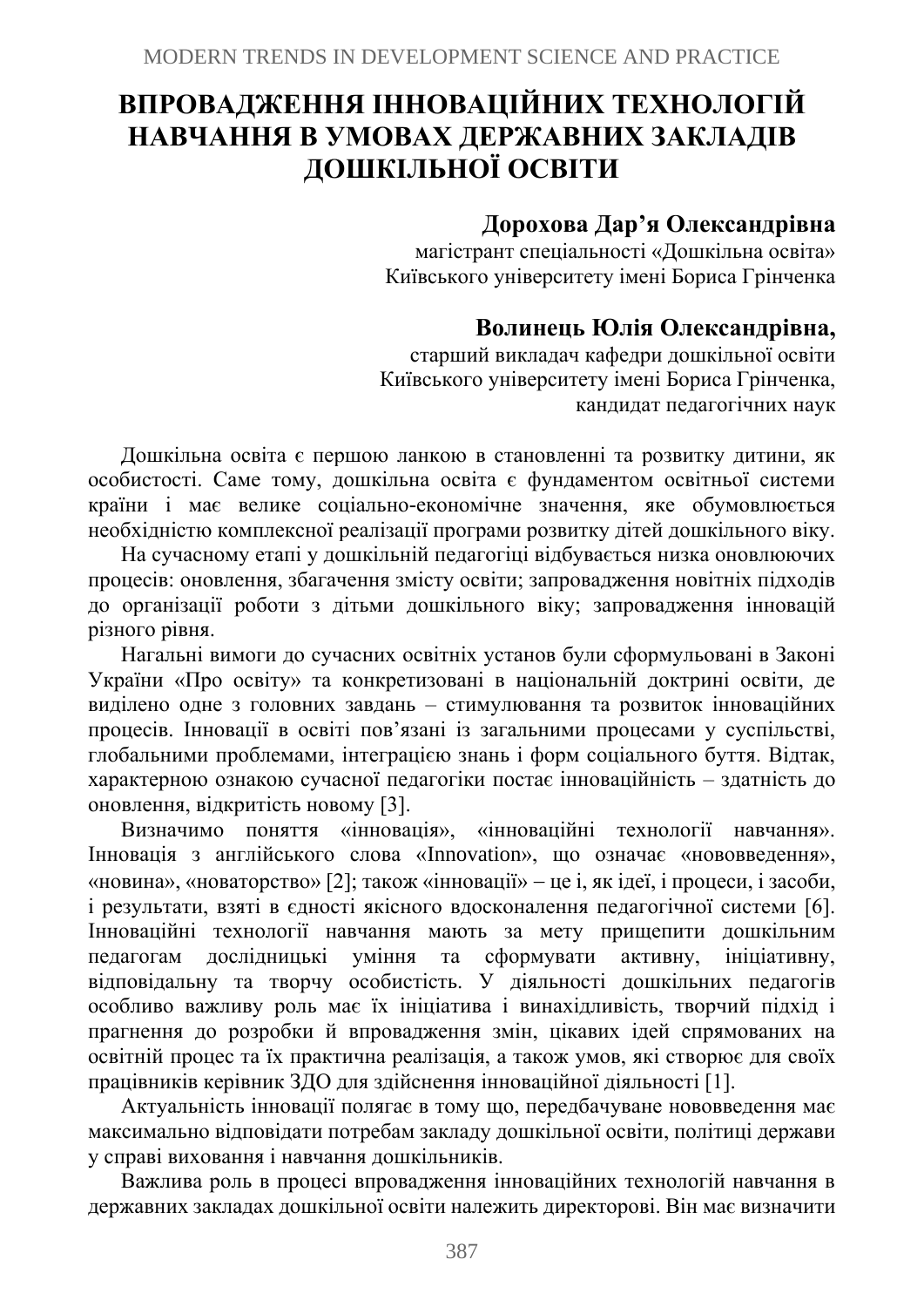перспективу розвитку свого закладу з урахуванням соціального замовлення суспільства та за допомогою цього чітко сформулювати ціль інноваційної діяльності.

В процесі впровадження інноваційних технологій навчання директор повинен: уміти відрізняти цілі, які реально виконуються, від хибних і недосяжних; бути готовим запропонувати своїм підлеглим чітку, засновану на цікавих ідеях програму або план дій; твердо знати, що має на меті програма, чітко сформулювати, до яких результатів приведе її реалізація; уміти донести свої ідеї до колег таким чином, щоб вони не тільки зрозуміли, але й прийняли їх, захотіли здійснити; мати в колективі групу однодумців; мислити категоріями успіху [5].

Перед тим як починати впроваджувати ту чи іншу інноваційну технологію в галузі дошкільної освіти, необхідно провести діагностичні дослідження, щодо ставлення колективу закладу дошкільної освіти до впровадження конкретної технології, необхідність її впровадження та спрогнозувати результати впровадження. І тільки після цього потрібно затверджувати рішення щодо впровадження.

Перетворення, що відбуваються в українській системі освіти, націлюють дошкільних педагогів на необхідність перевірки існуючих форм, способів і методів освітнього процесу. Роль дошкільного педагога в процесі введення інновації в реальність закладу дошкільної освіти є досить значною. Ця роль вимагає багатосторонніх навичок (здатність діагностувати поточну ситуацію, обґрунтовувати зміни в галузі знань, нововведень). Творчість педагога в постійно мінливих умовах сучасної освіти є неодмінним атрибутом розвитку. Творчий педагог пропонує свої рішення, які стануть відповіддю на конкретні потреби вихованця, будуть підтримкою для його всебічного розвитку, сприятимуть зростанню привабливості закладу дошкільної освіти, а також особистості педагога. Результатом інноваційних процесів в державному закладі дошкільної освіти є використання нововведень, як теоретичних, так і практичних. Введення інновацій має на увазі, як правило, перехід на нову комплексну програму, або поява пріоритетного напрямку (ЗДО з фізкультурнооздоровчим напрямком і художньо-естетичним тощо) [1].

Психологічний супровід впровадження інновацій, включає в себе три етапи: діагностичний, який включає в себе вивчення професійних якостей педагогів, вивчення індивідуальних особливостей розвитку потенційних можливостей дітей, вивчення особистісних якостей вихователів; *консультативно*просвітницький, який включає в себе підвищення професійних якостей педагогів, формування мотиву до самоосвіти педагогів, сприяння в усвідомленні необхідності зміни регламентації навчально-виховного процесу; корекційнорозвивальний, тренінги особистісного зростання для педагогів, тренінги ефективної взаємодії батьків з дітьми, використання здоров'язбережувальних арт-технологій у корекційно-розвивальній роботі з дітьми.

Аналізуючи психолого-педагогічну літературу, досвід роботи сучасних закладів дошкільної освіти близького і далекого зарубіжжя, впровадження інноваційних технологій навчання відбувається за такими етапами: 1 –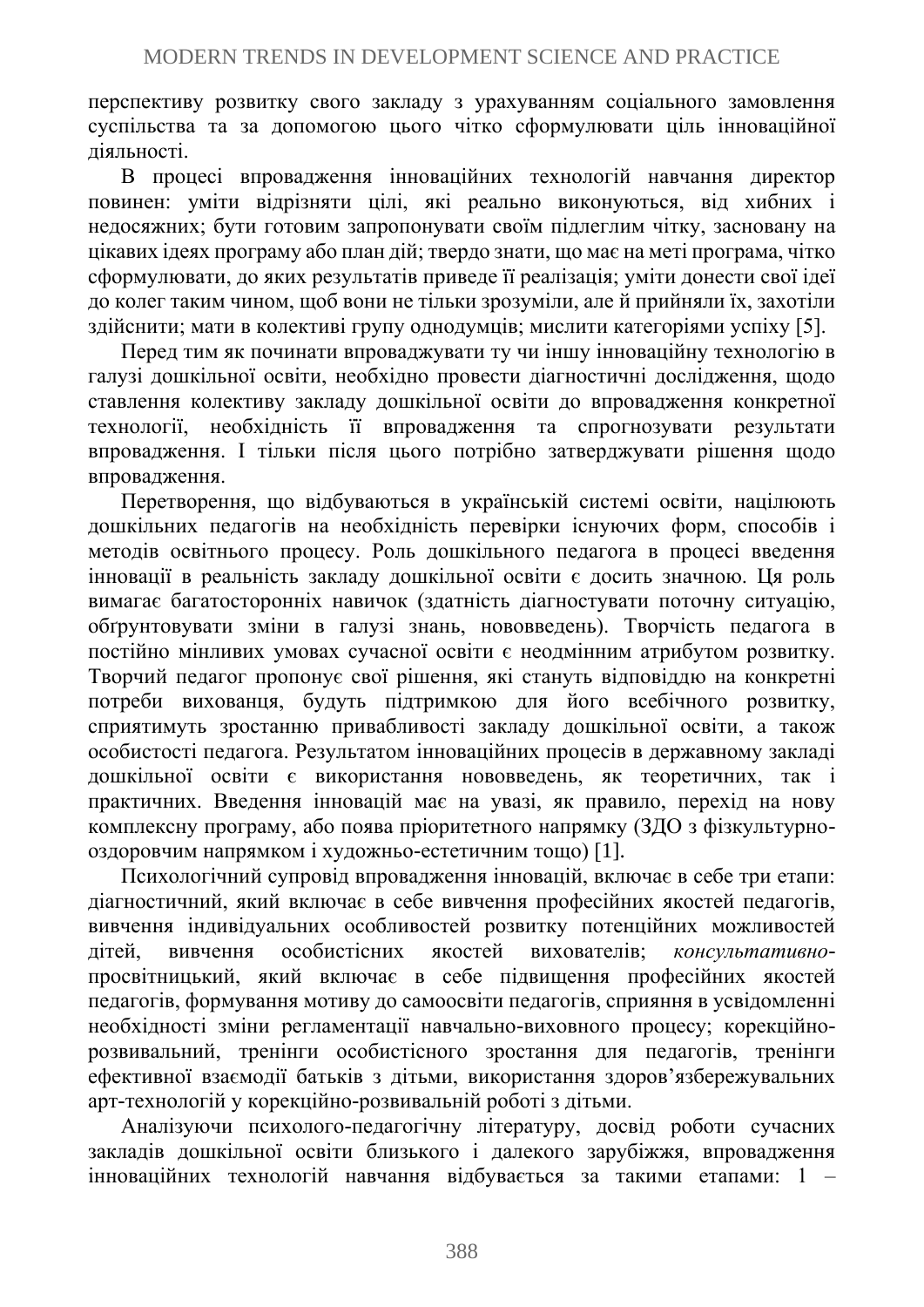аналітичний; 2 – підготовчий; 3 – діагностичний; 4 – практичний; 5 – узагальнюючий. Розкриємо їх більш детально:

1 – аналітичний. Під час цього етапу аналізується психолого-педагогічна література та практика реалізації і впровадження інновацій. Складається цільова комплексна програма діяльності конкретного дошкільного закладу (групи), створюється банк даних з педагогічних технологій, опрацьовуються і апробуються діагностичні методики, спрямовані на визначення потенційних можливостей дітей. На даному етапі слід провести діагностику підготовленості всього педагогічного колективу закладу (групи) до роботи в нових умовах, провести соціологічні дослідження тестуванням, анкетуванням педагогічних працівників з метою з'ясувати їхній професійний рівень та організувати науковометодичну роботу з ними.

2 – підготовчий. Створюються умови для організації продуктивної праці педагогічного колективу закладу (групи) для успішного розв'язання проблеми, виділяються основні аспекти роботи:

- розробка моделі розвитку інноваційних педагогічних технологій;

- написання, обґрунтування експерименту;

- розробка концепції діяльності. Обов'язковою умовою роботи закладу на даному етапі повинно бути створення творчих динамічних груп з розробки і впровадження інноваційних програм.

3 – діагностичний. Вивчається готовність закладу (групи) до реалізації експерименту. Проводиться повторна психолого-педагогічна діагностика:

- розвиток пізнавальних можливостей і здібностей дітей;

- розвиток творчого та професійного потенціалу вихователів;

- професійна компетентність і готовність керівників до впровадження інноваційних технологій.

Виявляються можливості даного закладу (групи) для переходу до нової моделі, а також проводяться корекційні дії згідно з результатами діагностичного етапу. Вихователі продовжують вивчати інноваційні методи.

4 – практичний. В практику роботу дошкільного закладу (групи) впроваджується інноваційна педагогічна технологія. Проведення констатуючих зрізів, контроль та корекція досліджуваних процесів. На даному етапі слід створювати розвивальне педагогічне середовище.

5 – узагальнюючий. Узагальнюються результати впровадження нових технологій. Це той етап, коли вихователі самі розпочинають впроваджувати нові, оригінальні форми та методи, аналізують досягнуте та його оцінюють об'єктивно [4].

Отже, узагальнюючи вище зазначене, можна зробити висновок, що процес впровадження інноваційних технологій навчання в державних закладах дошкільної освіти є невід'ємною складовою модернізації освіти. Спільна робота всього закладу, колективу однодумців, які прагнуть до саморозвитку є запорукою успіху.